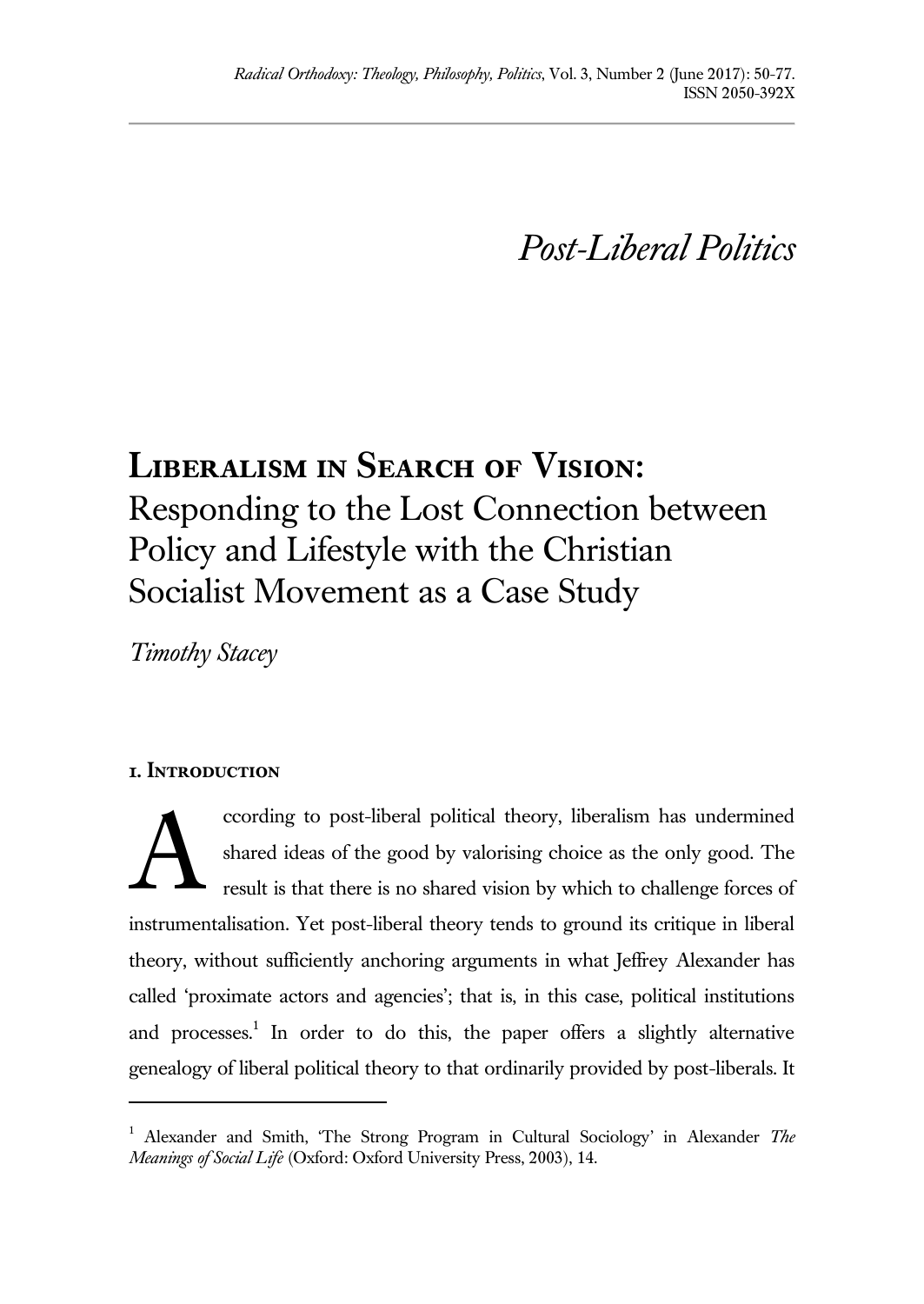focuses on political hypocrisy: the notion that there is one rule for the people and another for rulers. It then critically anchors this genealogy in UK political institutions and processes, which it demonstrates tend to undermine a connection between policy and lifestyle. Finally, the paper ethnographically explores a possible response offered by one organisation in the UK: Christians on the Left (formerly the Christian Socialist Movement). While it is recognised that focusing on the UK may be at the expense of international linchpins, the lack of clarity amongst post-liberals thus far as to the proximal actors and agencies through which liberalism operates calls for detailed focus on one area.

Liberalism is a notoriously broad concept which may mean something very different depending on the political context. In the US, liberal is often used to refer to social democrats, while in the UK liberal often suggests *laissez-faire*. For the purposes of this paper I intend three ideas primarily: that all ideas of the good are equally valid; that politics therefore must be and can be undertaken without an understanding of what is good; and that in the absence of an idea of the good, wealth is the best measure of both political success and individual happiness. This is a necessarily controversial argument. First of all liberalism tends to be associated with liberty—the premise of which must be that all ideas of the good are equally valid—but not with a lack of good. Second, liberalism is almost universally acknowledged as a force for good. Actually I agree that any laudable political philosophy requires a commitment to liberty. Yet it is my task to show that the assertion of this principle as an end in itself leads to instrumentalisation.

By instrumentalisation, I mean the orienting of our relationships with things and people as ones of user to resource. The central way, this paper suggests, that instrumentalisation reveals itself, is as a disconnect between lifestyle and policy pervading politicians, what politicians expect of business, institutions and the public, and what individual members of the public expect of themselves.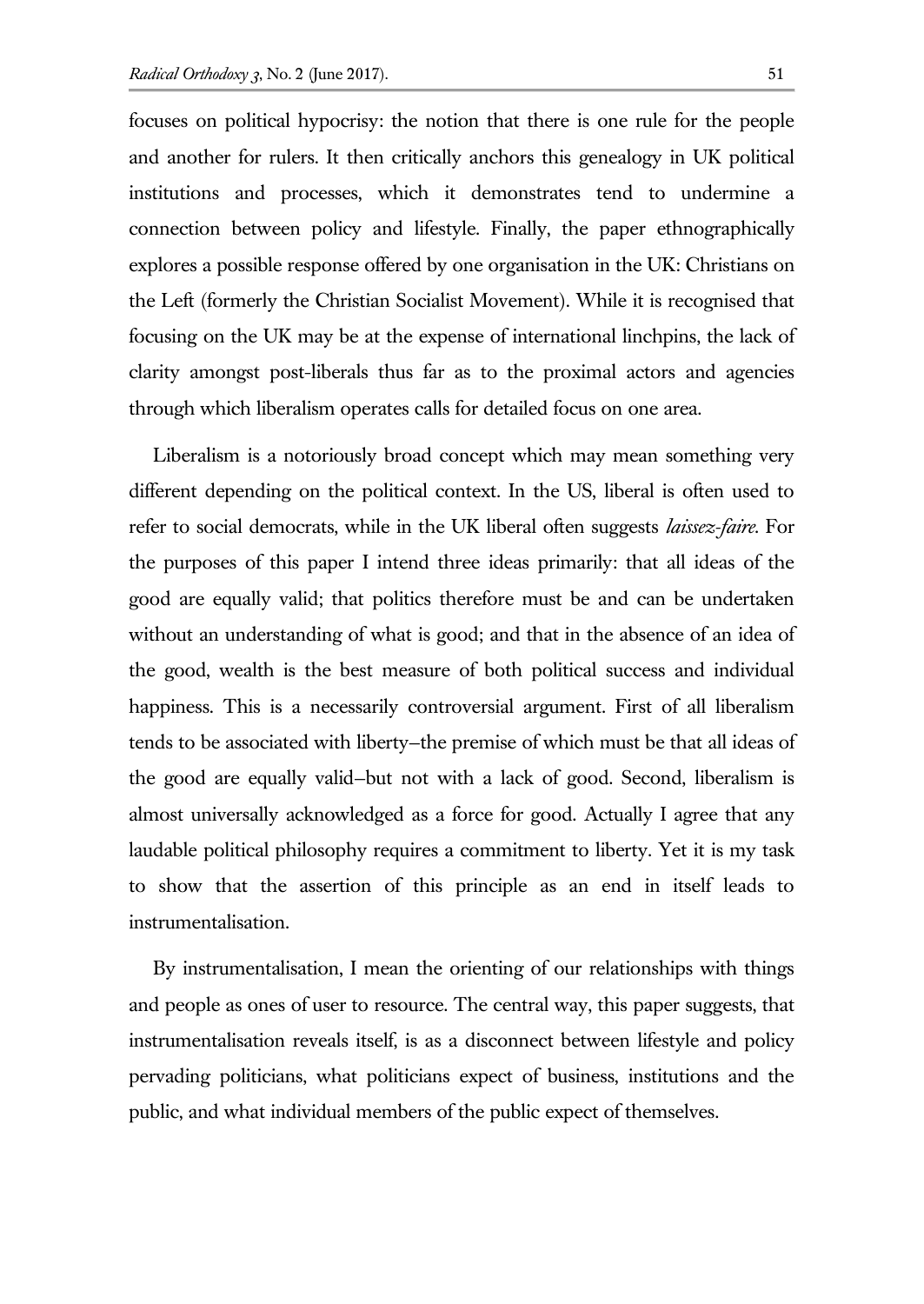The consequences of this disconnect are far reaching. Understanding its history and primary features can help us to see a commonalty between a number of seemingly disparate problems: the increasing similarity between parties, the MPs expenses scandal, the banker bonus furore, and the combination of the media hacking scandal and the Murdoch BSkyB takeover bid. Though in some cases starting as far back as 2008, these events remain on the surface of public discourse in 2016. A few years ago, these events seemed to be underscored by low levels of political engagement and riots. Actions to overcome these problems have often be derided as merely scratching the surface: attempts to look beyond old party divisions just seems to lead to shifts to the centre and populism; only a few MPs were criminally charged over their expenses fiddling; the banks only received a levy while bankers continue to receive excessive bonuses; and the present conservative government continues to avoid the full implications of the Leveson Inquiry into the Culture, Practice and Ethics of the Press. As Milbank and Pabst point out, the seeming intractable nature of liberal political philosophy, safeguarded by a Westminster elite that appear out of touch with ordinary people, may well help us to understand current disengagement with political institutions and parties, with some choosing protest over voting, and others voting for far-right populist parties.<sup>2</sup>

#### **2. History: The Fall of Teleology and the Rise of Liberalism**

This section seeks to summarise post-liberal arguments, which rely on a genealogical critique of liberal political theory. But it does so with a twist. I focus on political hypocrisy: the notion that there is one rule for the people, and another for rulers. I suggest that this tradition of political hypocrisy feeds into a

<sup>2</sup> John Milbank and Adrian Pabst, *The Politics of Virtue: Post-Liberalism and the Human Future* (London: Rowman & Littlefield, 2016).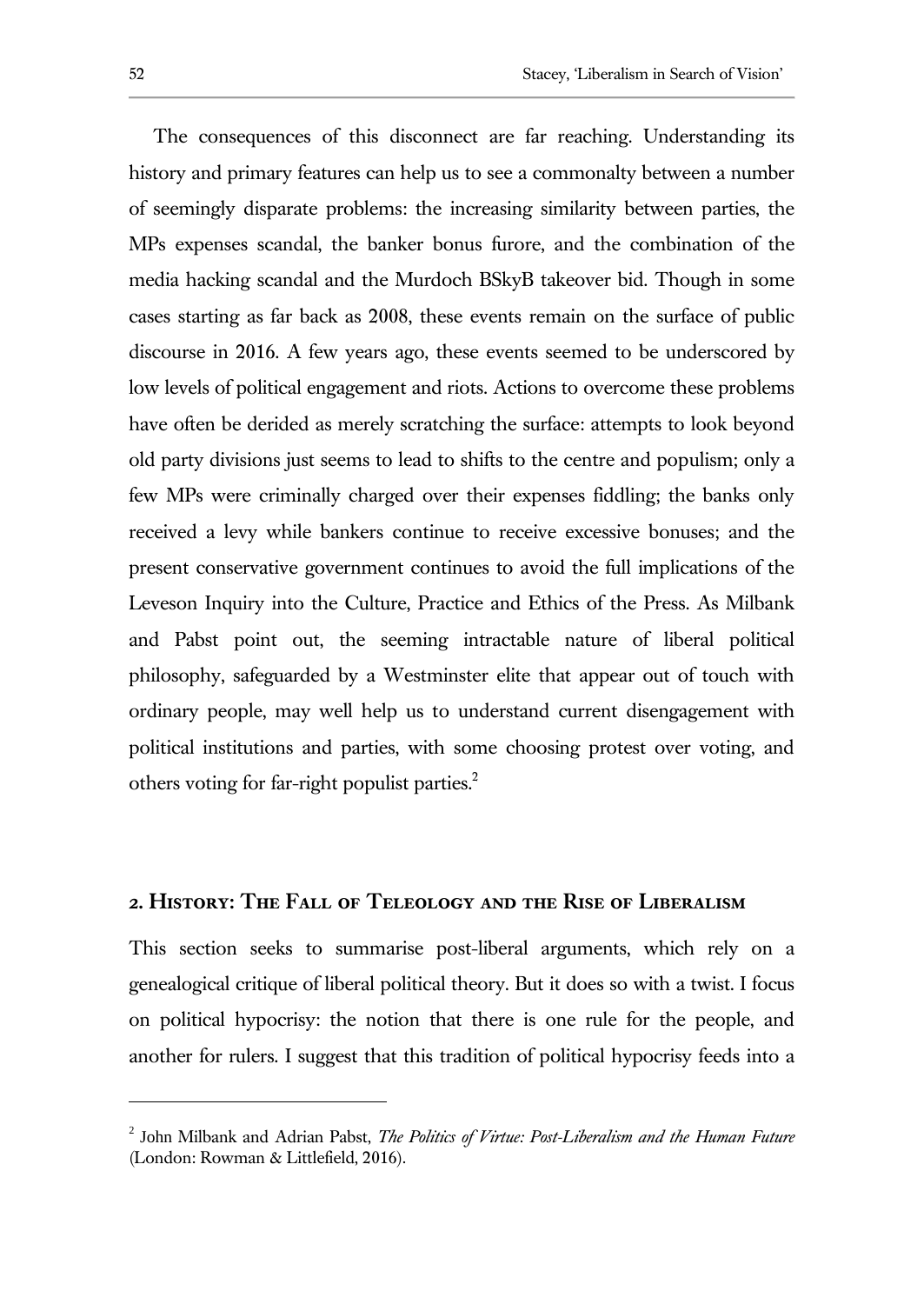liberal distinction between a public and private self. Taken together, political hypocrisy and the distinction between a public and private self undermine the ability of politics to play a role in social and ethical renewal. This alternative genealogy then provides me with a basis for anchoring problems with liberal political theory in real institutions and processes in the UK; namely, a lost connection between policy and lifestyle.

Political hypocrisy appears age-old. The Bible offers us a rich history of hypocritical leaders; leaders who preached the virtues of life lived one way but who lived their own in a completely different way. Yet if political hypocrisy is age old, the history of denunciations of political hypocrisy is equally old. Two traditions stand out. The first is that told by the Bible. The Old Testament is full of prophetic voices warning of the dangers of hypocrisy (Jer 7:4-11 ; Isa 1:10-17 ; 58:2-7 ; Hosea 6:4-6 ; Amos 4:4-5 ; 5:21-22). And the New Testament is replete with calls against hypocrisy from one such voice (Matthew 22:15-18 ; 1 Peter 2:1). These voices were not always calling for dissent, but just as often were whispering to rulers, personally pointing out their shortcomings. Amongst these voices there is an implicit conviction that if we can change peoples' hearts we can change politics. This was a tradition that stressed the importance of charity and justice. The second tradition is that of Plato and Aristotle. For Plato political justice is derived from the internal justice of those in charge.<sup>3</sup> And for Aristotle, politics is not a process of formulating and delivering policies but a process of forming friendships towards a conception of the good.<sup>4</sup> This tradition stressed the importance of teleology, of studying the highest end of humanity and exploring how best to bring about that end. For Plato the process of rational selfreform guides good policy, for Aristotle the process of building friendships does.

<sup>3</sup> Plato, *Republic* (London: Penguin, 2003), Book IV.

<sup>4</sup> Aristotle, *Politics* (London: Dover, 2000).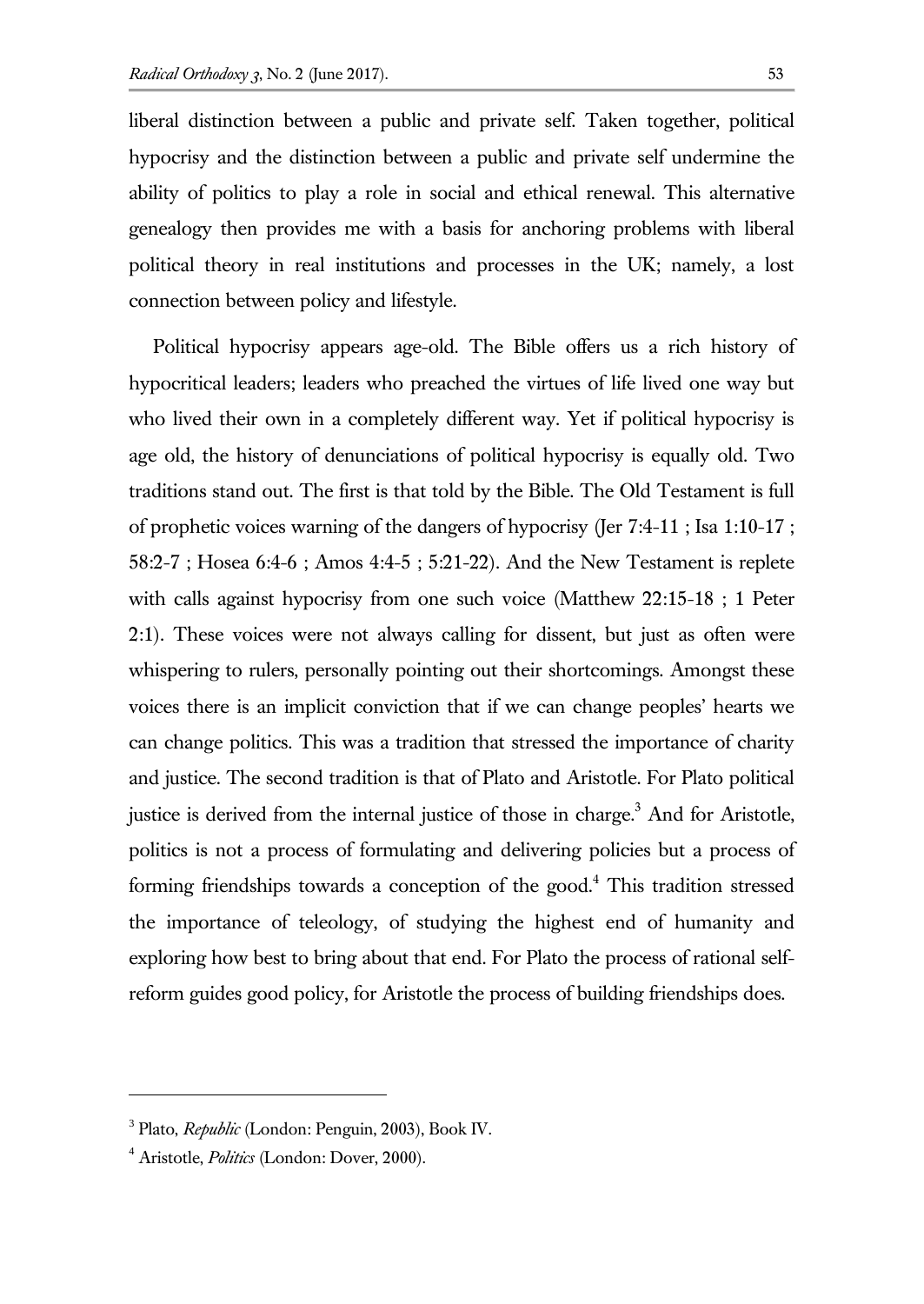These two traditions, the Judeo-Christian and the Platonic-Aristotelian, converged in a long line of advice to rulers concerning how best to conduct oneself in office, from around the  $3<sup>rd</sup>$  century BC to the end of the  $16<sup>th</sup>$  century AD: whether this meant teaching the future ruler as Aristotle himself did Alexander; writing treatises as with the *Mirrors for Princes* tradition; or actually offering first hand advice. The role of these advisors was to ensure that rulers were good, practicing virtue in the way they carried out the duties of their office. In our contemporary climate where advisors can just as often be called "spin doctors" this tradition of moral advice can be hard to imagine. So what changed? A number of threads converged.

The first thread was provided by Machiavelli. In his *The Prince*, published in 1532 and ostensibly in the same tradition of offering political advice, Machiavelli did something entirely new. He argued that it is of no use having a conception of the good if one does not have power—an argument that will be very familiar to those following contemporary Labour Party Politics in the UK. Politics should therefore be the amoral task of gaining and maintaining power. And this task cannot be achieved by good action. Machiavelli does not have to be regarded as demonic here. Isaiah Berlin has shown that it is quite acceptable to see Machiavelli as warning against the employment of misplaced ideals about humanity to the detriment of those they seek to serve.<sup>5</sup> Better to see people as they are, as fundamentally evil, and to learn how to manipulate them accordingly. This began a philosophy of what Pierre Manent has called 'the fecundity of evil', whereby harnessing the power of evil is a necessary prerequisite of gaining power.<sup>6</sup>

<sup>5</sup> Isaiah Berlin, 'The Originality of Machiavelli' in Berlin, *Against the Current: Essays in the History of Ideas* (London: Pimlico, 1997).

<sup>6</sup> Pierre Manent, *An Intellectual History of Liberalism*, trans. Rebecca Balinksi (Princeton: Princeton University Press, 1996), 87-93.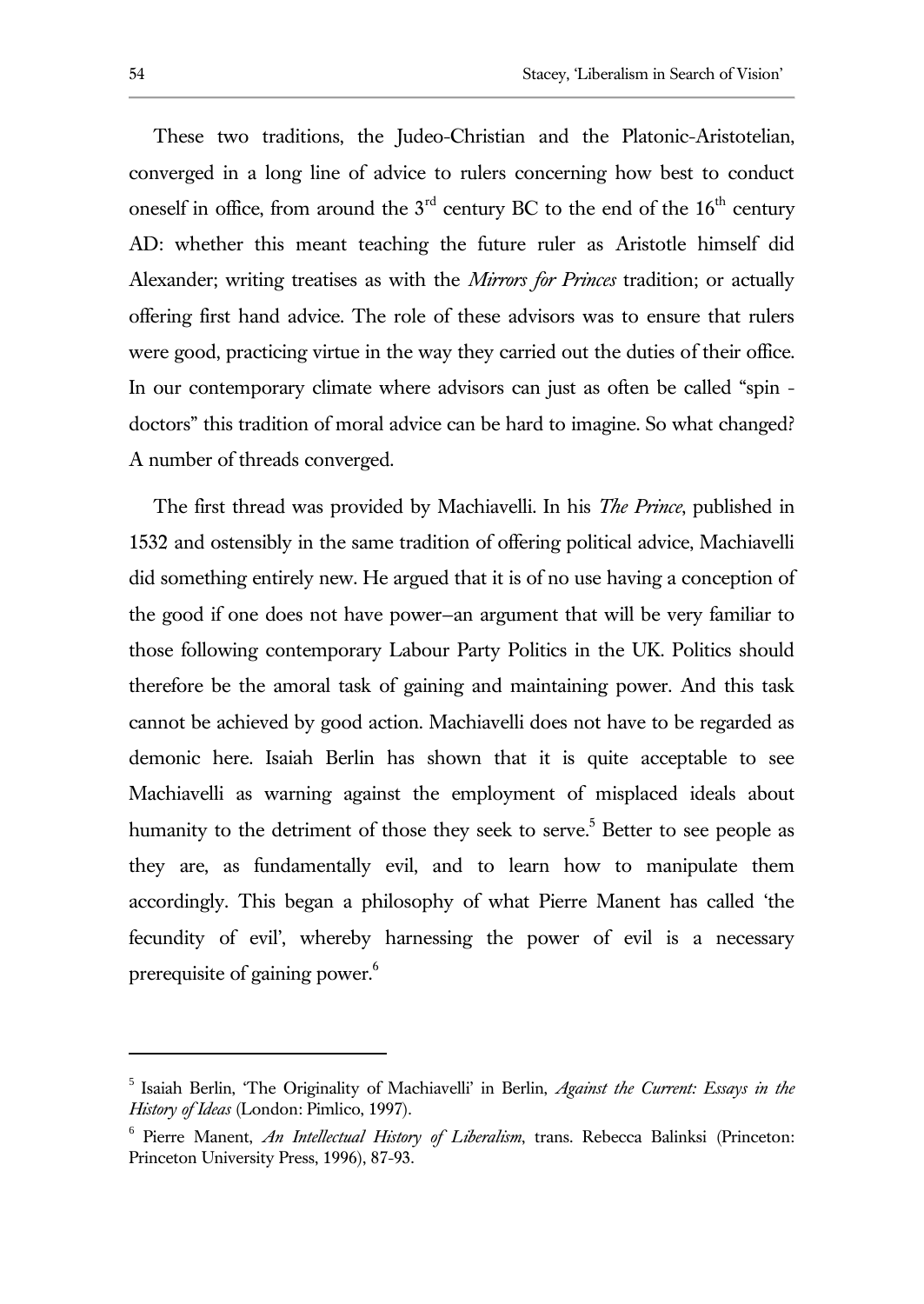It was Grotius, a Dutch legal philosopher who, with the publication of *On the Law of War and Peace* in 1625, suggested politics could be a science much like physics, constructed without need of reference to God or any other teleological vision.<sup>7</sup> Grotius was seeking a way to denounce the religious violence rife in his time. There are three important features of this philosophy. The first is that it severs the link between policy and lifestlye. If policy is a science, its just execution has nothing to do with the lifestyle of the policy maker. The second is that it equally undermines those outside of the political process: if politics is a science then individuals are cogs within the order it promotes. The third problem is that it begins a process of forcing morality into the private sphere. If morality is not required in politics, then it follows that morality has no place in politics.

Similarly, Hobbes' *Leviathan*, published in 1651, sought a fair means of arbitrating between warring teleological visions. Hobbes posited a hypothetical social contract based on the notion that people wanted to avoid violent death. He said that people should offer allegiance to a leviathan with a monopoly of power. It is to this leviathan to dictate religious policy. Hobbes then, adds a further problem: apart from under the auspices of a leviathan, men cannot be trusted to act in a morally responsible manner. This notion is what John Milbank calls the 'ontology of evil'.<sup>8</sup> On the one hand individuals are expected to be privately corrupt. And on the other hand, and because of this, the state is given almost unlimited authority to intervene in the public sphere. With Hobbes we begin to see the distinction between a public and private self. At this point, however, it is the former that has the upper hand.

Later, the tables begin to turn, and keeping morality private becomes a right. John Locke tells us that we cannot impose issues of religion because no human

<sup>&</sup>lt;sup>7</sup> John Milbank, *Theology and Social Theory: Beyond Secular Reason*, 2<sup>nd</sup> ed. (Oxford: Blackwell, 2001).

<sup>8</sup> Ibid., 420.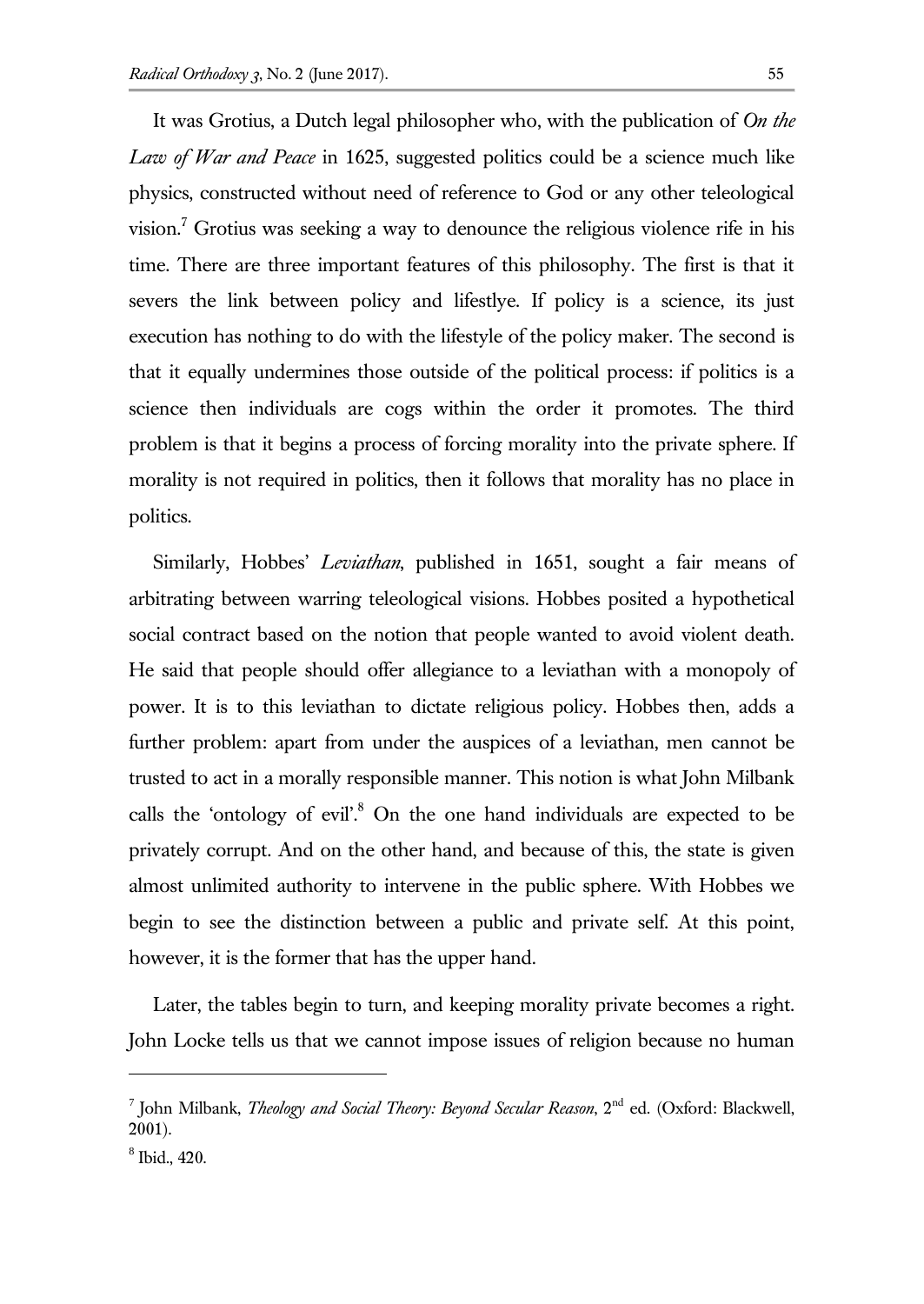can have access to universal laws, because it is impossible to coerce people to believe anything and because anyway coercion leads to more violence than does tolerance.<sup>9</sup> As Charles Taylor has acknowledged, this step with Locke marks the beginning of a trend away from the Platonic-Aristotelian notion that the individual cannot be considered a fully competent human except as part of society, in which the individual is justified in so far as he or she serves society. Instead this idea is turned on its head and society is justified in so far as it serves individuals.<sup>10</sup> Taylor explains that after Locke this idea will increase in intensity, in scope and in popularity so that within a few centuries it becomes the defining concept of our social imaginary.

By way of example, almost two centuries later J.S. Mill argues that one should be able to do whatever one pleases so long as it does not harm anyone else.<sup>11</sup> A famous phrase sums up the principle: 'your liberty to swing your fist ends just where my nose begins'. If policy has nothing to do with lifestyle, the lifestyles of people in positions of public importance are inconsequential. In some ways this is a laudable cultural trend, allowing for people to be true to themselves in their private lives without worrying about public scrutiny. But it also lends to moral relativism. There is no longer a hierarchy of values but of rights. If we deem public discussions of private morality intrusive, we allow morally reprehensible behaviour to spread amongst those in positions of public importance, as well as potentially abandoning people without the education or support to lead virtuous lives. Nor are these problems merely theoretical. We have seen examples of both in recent years, as well as of one informing the other. The most extreme example of this came in the UK riots of 2011. The MPs expenses scandal, the banker

<sup>9</sup> John Locke, 'A Letter Concerning Toleration' in *A Letter Concerning Toleration*, *and Other Writings* (Indianapolis: Liberty Fund, 2010).

<sup>10</sup> Charles Taylor, *A Secular Age* (Cambridge: Harvard University Press, 2007), 170.

<sup>11</sup> J.S. Mill *On Liberty* (London: Dover, 2002).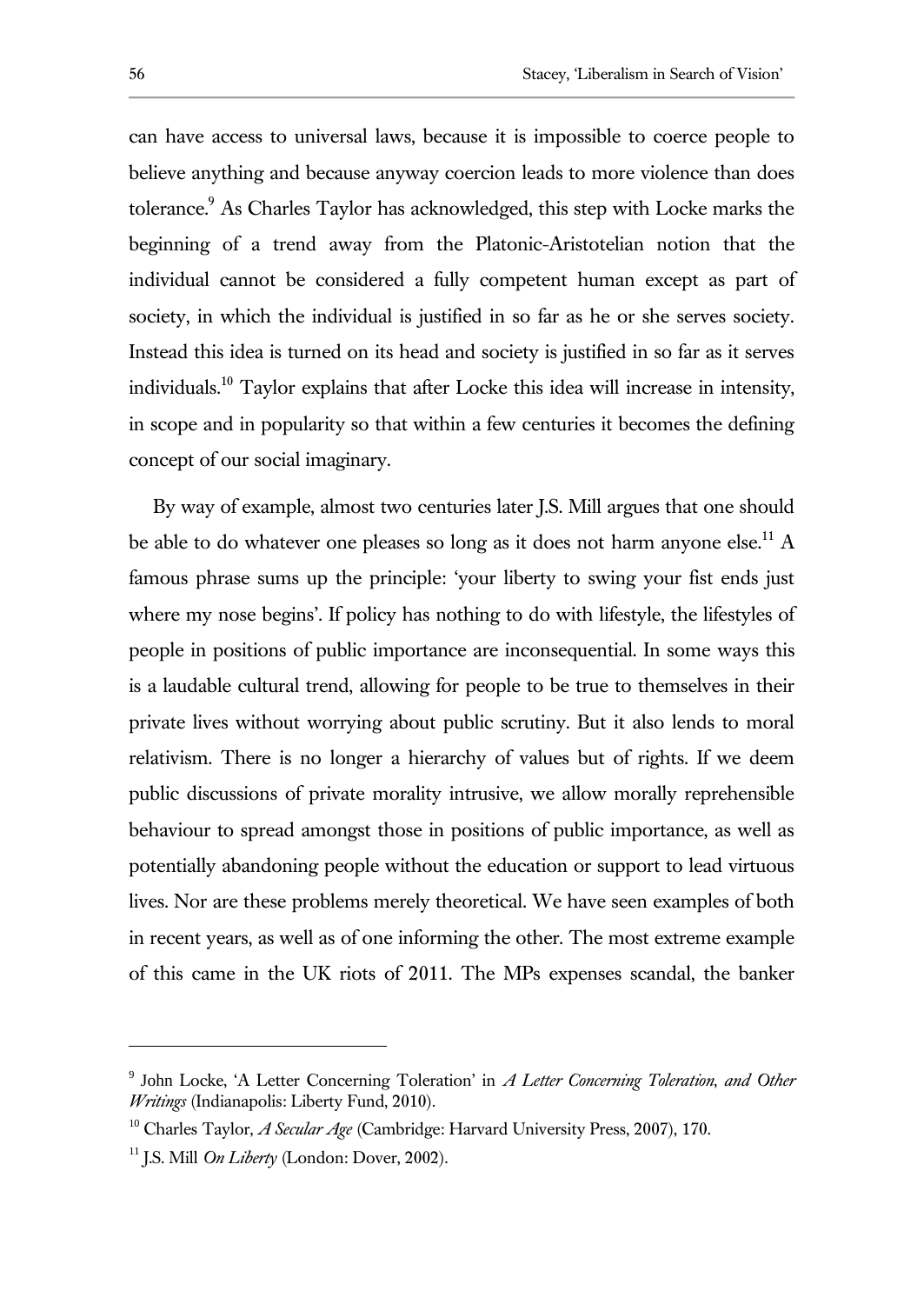bonus furore, and the media hacking scandal were all offered as excuses for rioting amongst those involved.<sup>12</sup>

The final thread I want to mention is added by Adam Smith, who suggested that the *telos* could not be constructed and implemented but instead was a byproduct of primarily selfish behaviour. Says Smith: 'By pursuing his own interest [one] frequently promotes that of the society more effectually than when he really intends to promote it. I have never known much good done by those who affected to trade for the public good'.<sup>13</sup> In the interests of good Smith embraced the fecundity of evil.

All of this gets far more complicated when we discuss Max Weber. I am tracing those thinkers that brought us to our present state of instrumentalisation, a matter on which Weber seems conflicted. In some ways Weber certainly contributed to instrumentalisation, claiming that 'one can, in principle, master all things by calculation'.<sup>14</sup> But as Sung Ho Kim has argued, Weber is ambivalent about what this means. One might suggest that while epistemologically positivist, that is, confident about the technical scope of science to develop a harmonious social order and so in line with Grotius, he nonetheless worries that science is morally corrosive, suggesting that for this order to be implemented, humans must be treated as cogs in a machine. Similarly, *The Protestant Work Ethic* is largely seen as providing a 'non-Marxist genealogy of capitalism', in which values such as self-responsibility and hard work play a key role.<sup>15</sup>. But Kim shows that Weber might equally be seen as neo-Marxist, lamenting the capitalist separation of workers from the means of production. My opinion is that it is best to see Weber's ambivalence as a product of his time. He is simultaneously

<sup>&</sup>lt;sup>12</sup> Guardian LSE Reading the Riots, at [http://www.guardian.co.uk/uk/series/reading-the-riots,](http://www.guardian.co.uk/uk/series/reading-the-riots) accessed March 6, 2013.

<sup>13</sup> Adam Smith, *The Wealth of Nations* (New York: Random House 1994), 485.

<sup>14</sup> Max Weber quoted in Sung Ho Kim, 'Max Weber', *Stanford Encyclopaedia of Philosophy* (Fall 2012, Edward N. Zalta (ed.) at http://plato.stanford.edu/archives/fall2012/entries/weber/.  $15$  Ibid.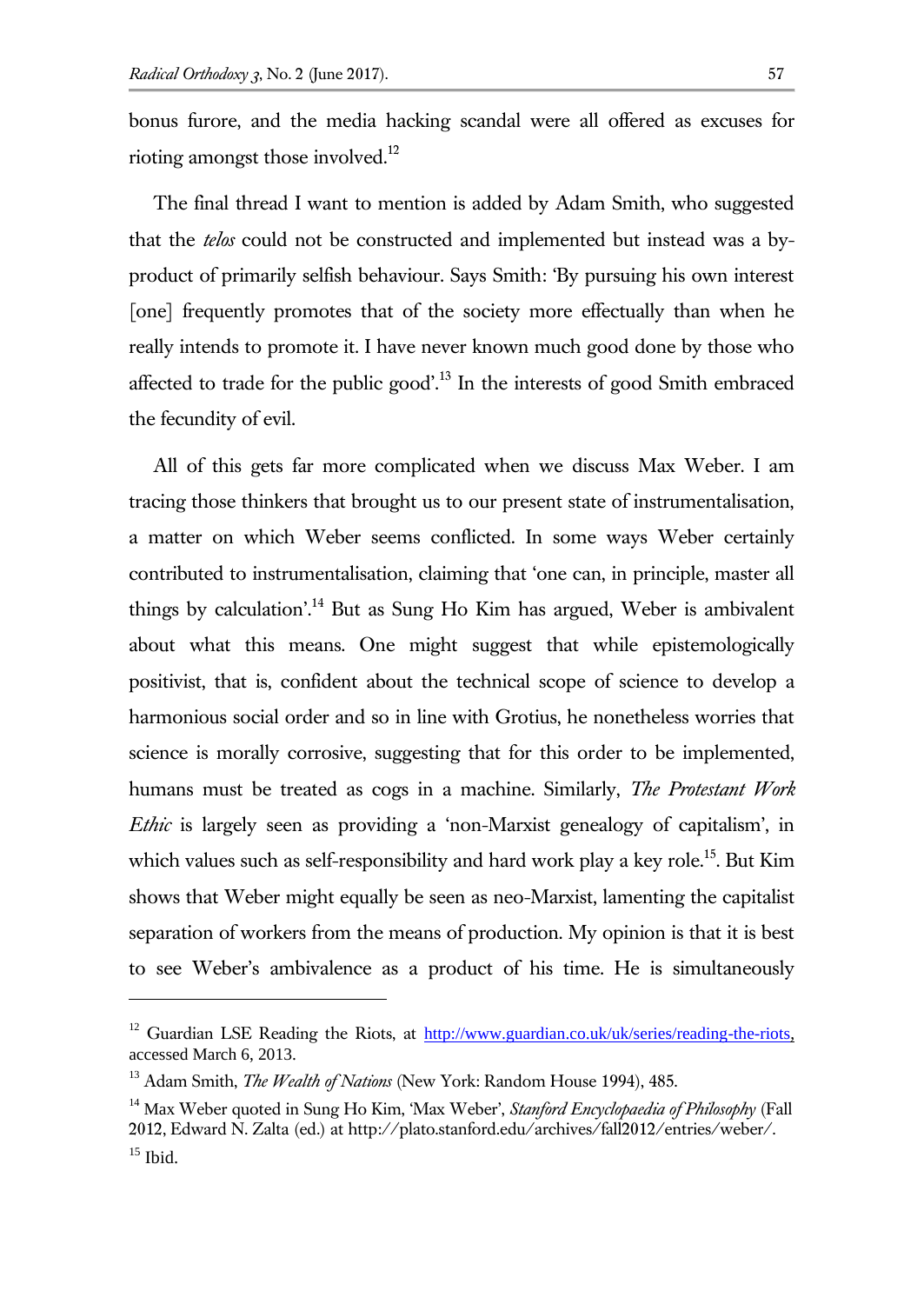confident in the power of scientific method to improve social order, but regretful of its corrosive power.

This same ambivalence permeates contemporary political theory such that even when we look at approaches to tackling the trends I have outlined above, such as the descent of politics into management, or the policy stalemate that arises from the privatisation and diversification of morality, still those approaches themselves are liberal, that is, they do not have any clear idea of the good life to offer. So when we look at Habermas' approach to tackling the descent of politics into management, there is a stalemate when he arrives at pushing for a normative response. Habermas recognises that a normative response is required, that politics must ground itself in a more fundamental legitimacy than the expertise of leaders, but rather than being able to specify what this normative response must be, Habermas can only specify the conditions under which such a response would itself be legitimate; namely, one that is radically inclusive. Hence Habermas says, resting on a Hobbesian analysis, that because past attempts to ground politics in a more fundamental legitimacy have led to violence, 'democratic legitimacy is the only one available today…The idea of replacing it or complementing by some presumable "deeper" grounding of the constitution in a generally binding way amounts to obscurantism<sup>'.16</sup> So for instance, to quote Habermas again, 'a [normative position] is valid just in case the foreseeable consequences and side-effects of its general observance for the interests and value-orientations of *each individual* could be *jointly* accepted by *all* concerned without coercion'. But in the conditions of radical liberalism we have arrived at today, in which there is an infinite array of moral positions, one must ask what normative position could be so universally assented to: could health care free at the point of use be so justified? Could universal benefits? Because Habermas

<sup>&</sup>lt;sup>16</sup> Jurgen Habermas, "The Political": The Rational Meaning of a Questionable Inheritance of Political Theology' in Mendieta and VanAntwerpen, *The Power of Religion in the Public Sphere* (Columbia: Columbia University Press, 2011), 24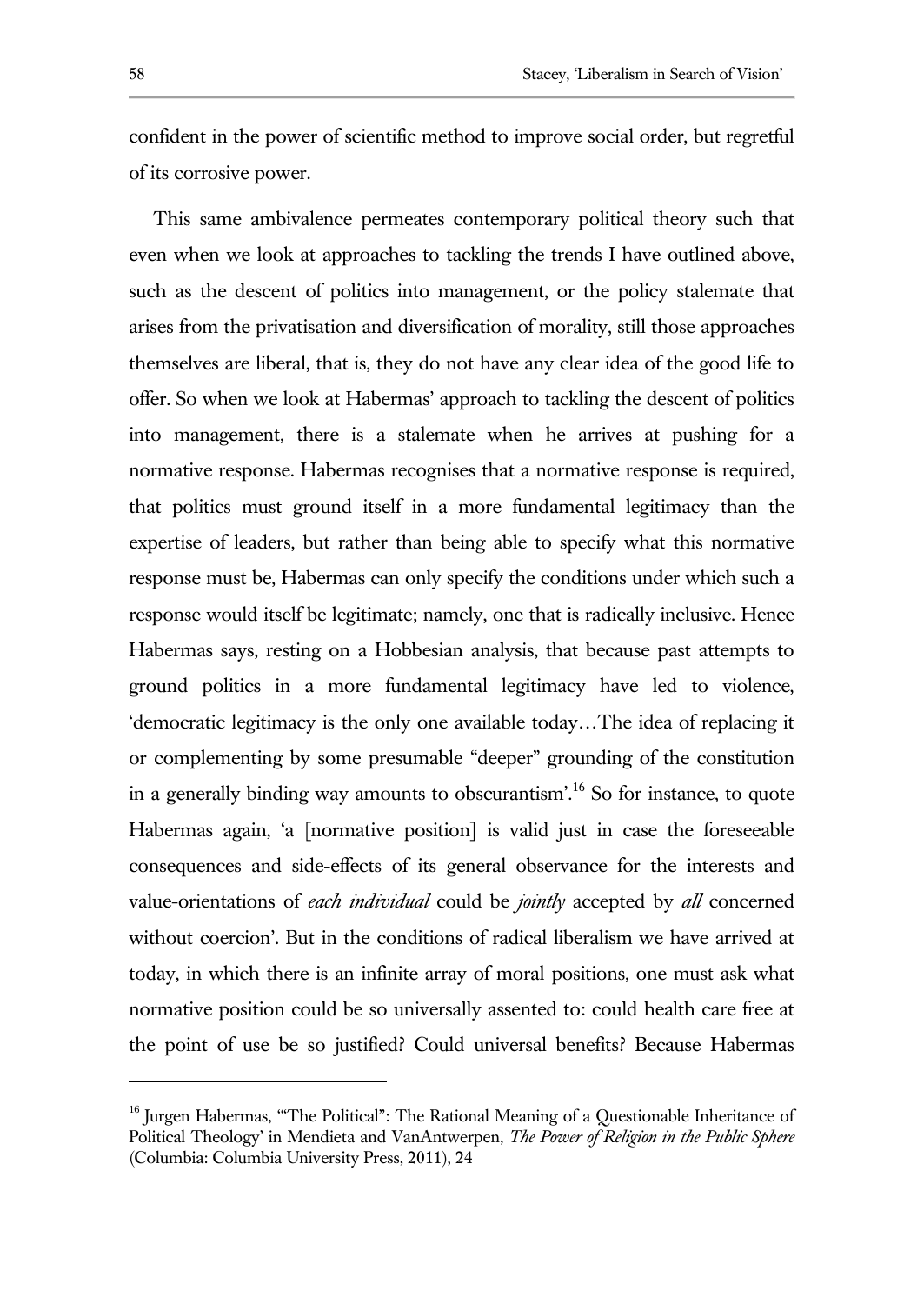starts from a liberal position, his principle of universal assent is actually a perfect formula of critique for eroding the state. If there is no common good, there can be no goods in common.

It is possible to respond of course that for Habermas the ideal environment for the full operation of the public sphere is when the conditions for liberalism are best satisfied. So Habermas sees liberalism as a prerequisite for building a common good. The point is not to privatise morality but to give people the autonomy they deserve such that all can be involved in building a common good. Once this individual autonomy is achieved, we need to focus on building democratic structures. Yet the whole point I am making is that the notion of privatised morality eventually infiltrates our social imaginary to the extent that is no longer desirable or even conceivable to build a common good; only to create temporary partnerships of common interest. Now, even a cursory reading of *The Structural Transformation of the Public Sphere* would clarify that for Habermas it is not liberalism itself but the corruption of liberalism in welfarism and neoliberalism, whereby either the state or companies monopolise the public sphere, that slowly erodes people's autonomy and hence their power to act and bring about change. But again, what is it in our social imaginary that stops us from standing up to these incursions?

When thinkers do look at the social fragmentation that I think Habermas ignores and which I am suggesting must be tackled before we can begin to build a public sphere, again the approach is radically instrumental. This is especially true of the thinker most favoured by those operating in the political world: Robert Putnam. Putnam's framing of social capital has had a profound effect on politicians and policy analysts. All of a sudden there is real concern for the previously considered soft issue of social fragmentation. But this concern is grounded in the realisation that strong communities mean less crime, less need for welfare, better coordination of resources. In other words, the new interest in the social is grounded in the notion that it represents capital: the term does not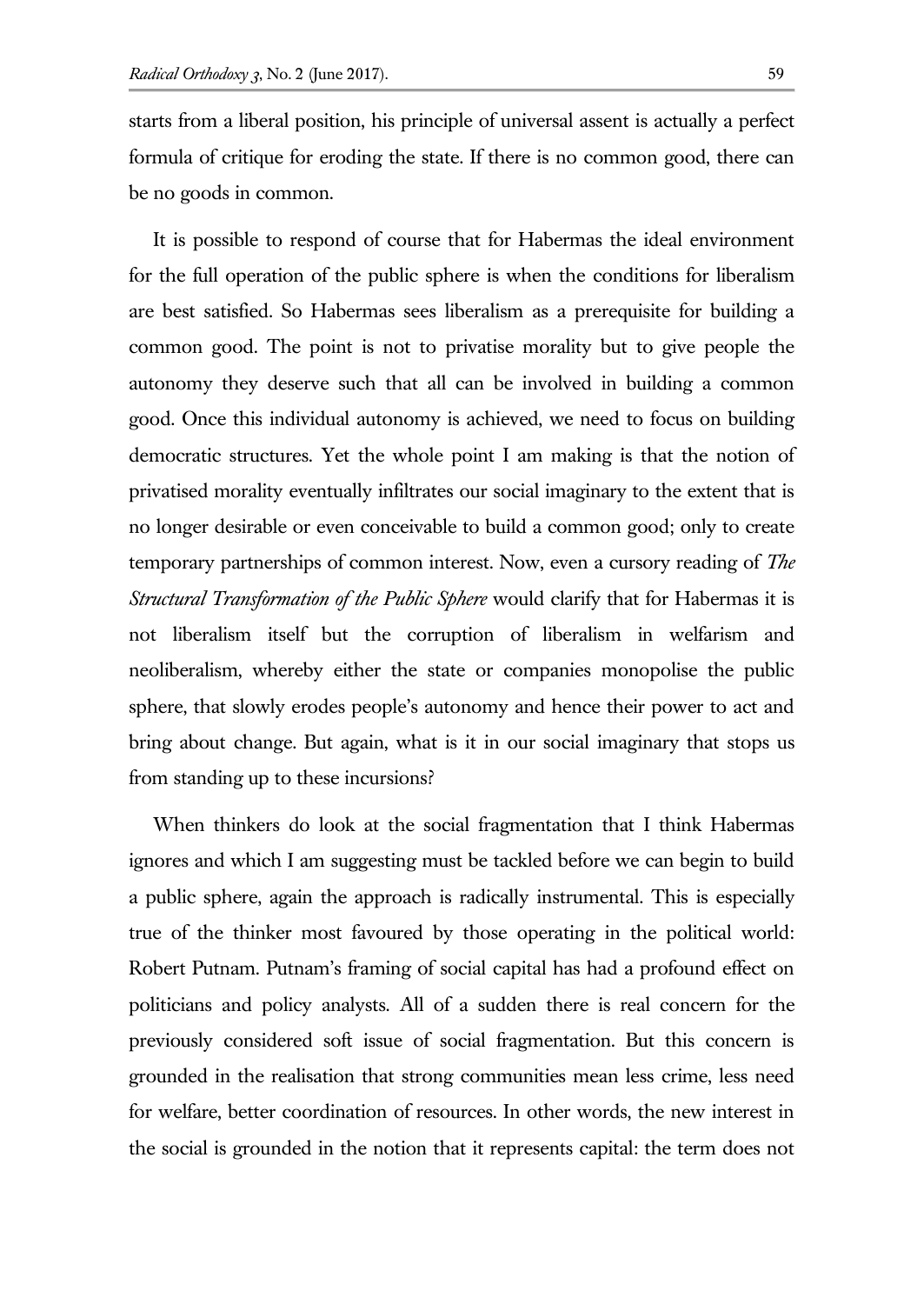just lead us in some mysterious way to think of the social in terms of capital thereby devaluing the social—though it does do this as well—rather it actually makes us think of the social in terms of how much money it saves. Strong communities are cheap communities.<sup>17</sup>

My purpose here has not been to undermine liberalism entirely; liberalism, and the ideas of thinkers discussed above in particular, carries with it some important ideas concerning freedom and wealth creation. My concern is that the discourses and practices used to achieve these ends do more harm than the ends do good. The means lead to a disconnect between lifestyle and policy which is morally corrosive.

## **3. Contemporary Politics: Adopting the discourses and practices of liberalism**

I have already begun to discuss on a theoretical level the ways in which the discourses of liberalism can foreclose the possibility of a morally engaged politics. But in order to demonstrate this point we need to look at the ways liberal discourses have been adopted and turned into practice historically and how they are employed at present. Because the primary vision in Europe generally and the UK specifically is Christian, the story of how teleology has been lost is synonymous with story of Christian decline, both in society at large and in the microcosm of Westminster politics. As shall be discussed in the next chapter, this does not necessarily mean that Christianity must be revived. Today there are many visions that may challenge state and market and provide possibilities for social and ethical renewal.

 $17$  For a detailed, far better researched, and interesting reflection on this see Adam Dinham, *Faith and Social Capital after the Debt Crisis* (London: Palgrave Macmillan, 2012).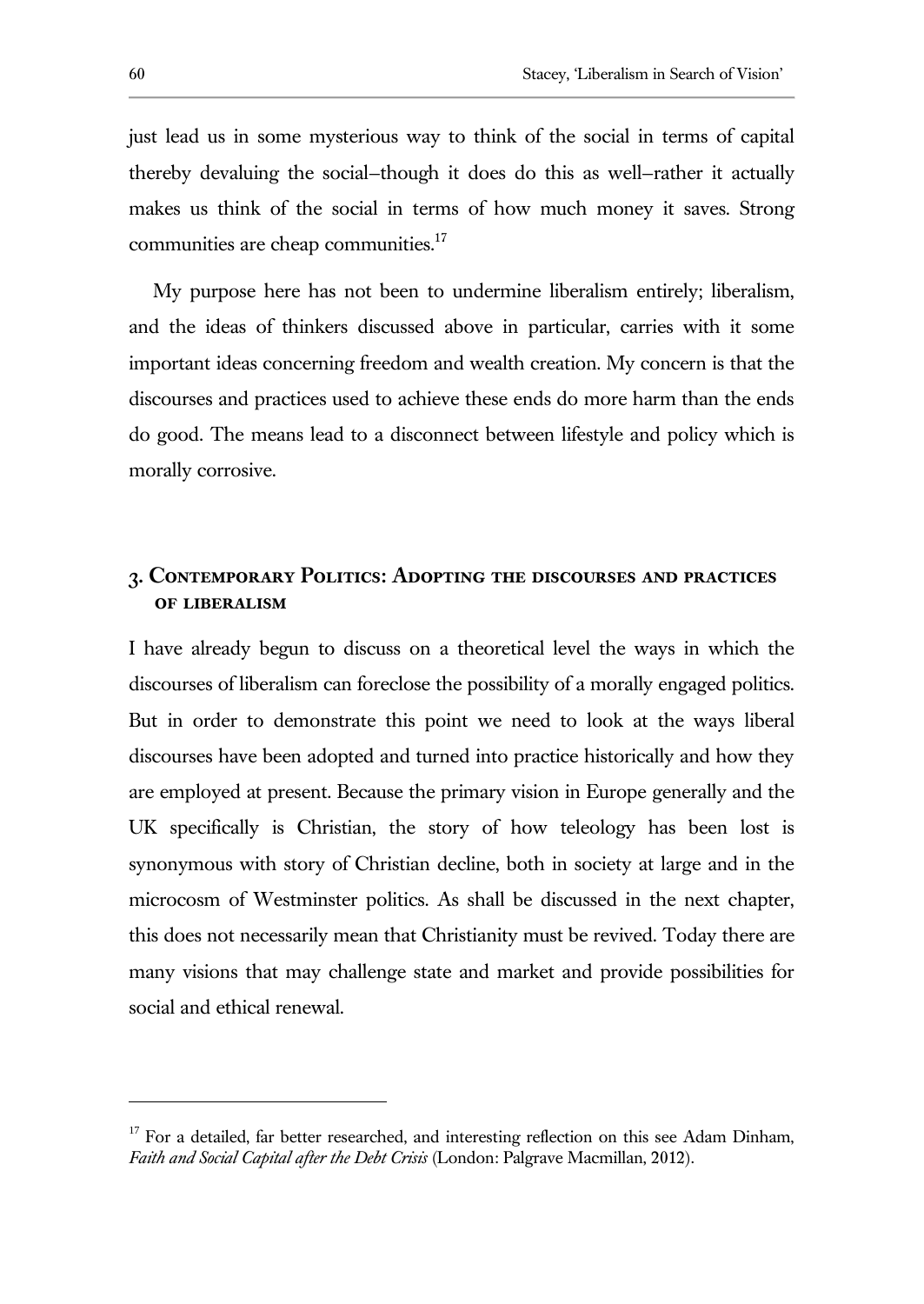$\overline{a}$ 

Backhouse has explained that liberalism was first adopted as a creed in opposition to Christian authoritarianism.<sup>18</sup> Liberals promoted the disestablishment of the Church of England in order to free the faith from political constraints and to promote freedom of religious expression. This marks the adoption of the Hobbes-Locke trend of thought. It is against this backdrop that Backhouse sees liberalism today. In more recent history the opposition to authoritarianism plays a key part in defining what it means to be a liberal—as does the promotion of individual rights. But on the one hand social liberalism has been forever bound up with economic liberalism, and on the other liberalism is too often about negative freedom—freedom from—rather than positive freedom—freedom for.

Milbank, an inspiration for both Phillip Blond—Red Tory—and Maurice Glasman—Blue Labour—has said that 'in the face of the secret alliance of cultural with economic liberalism, we need now to invent a new sort of politics which links egalitarianism to the pursuit of objective values and virtues'.<sup>19</sup> What is this secret alliance he refers to? Cliff Alcock, Guy Daily and Edwin Griggs have described classical liberalism, stemming from Locke, Mill and Smith as suggesting that 'the blindly self-interested behaviour of a myriad of individuals interacting as buyers and sellers in a variety of markets—for labour, capital and goods—results in beneficial 'unintended consequences' for all' and that 'individual action is deemed to be superior to collective action (at least in the form of government action)'.<sup>20</sup> In the interests of both social and economic freedom, classical liberals promoted a vision of a small state.

<sup>18</sup> Stephen Backhouse, *Experiments in Living: Christianity and the Liberal Democrat Party* (London: The British and Foreign Bible Society, 2010).

<sup>19</sup> John Milbank, 'Red Toryism is the best hope of a new progressive politics' *The Guardian*, 22 May 2008.

<sup>20</sup> Cliff Alcock, Guy Daly, and Edwin Griggs, *Introduction to Social Policy* (Harlow: Longman 2008), 187.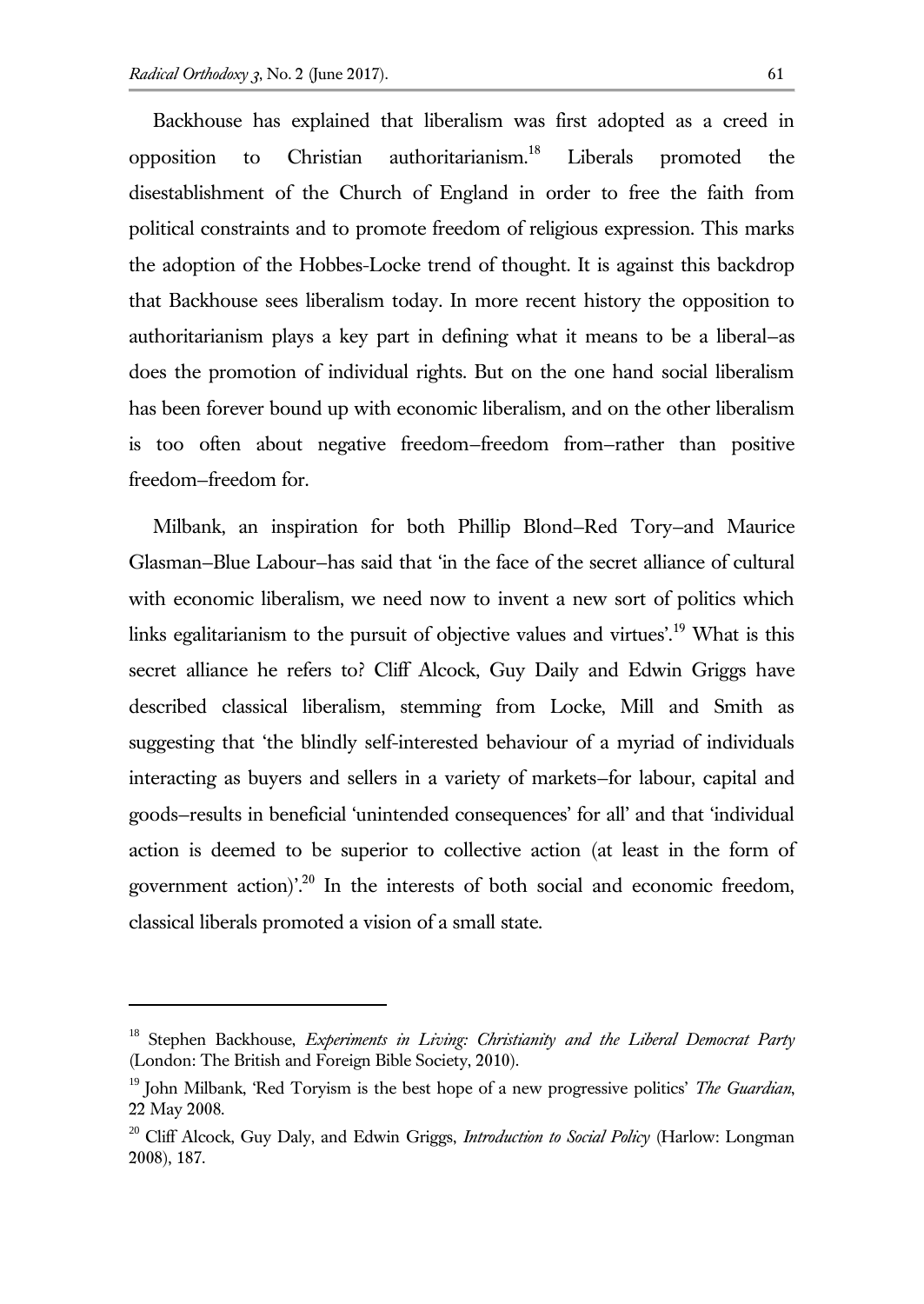In the early to mid-twentieth century, "New Liberals" such as Keynes and Beveridge associated individualism with 'individual self-development rather than simply as assertion of individual rights and negative liberty' and so increasingly the state had a moral and financial role in supporting self-development.<sup>21</sup> But this shift was bound up with pressure from the labour movement.<sup>22</sup> Unless liberalism is supplemented with discourses of equality and fraternity, it always eventually accepts that the best way to spread autonomy is to allow the rich to get rich and for the proceeds of their wealth to trickle down.

This latter argument was championed in neo-liberalism, adopted, and to some extent constructed, by successive Thatcher governments. And the same discourses of neoliberalism were identified during the Coalition government of 2010-15.<sup>23</sup> But socialism too is easily corroded once it accepts the premises and discourses of liberalism. Milbank has said that because Marxism and atheist socialism tend to accept liberalism's premises, that the ends we seek are the maximisation of individual autonomy and wealth, they will always lose to liberalism, which wants the same and delivers them better.<sup>24</sup> The same attitude could also be found amongst New Labour.<sup>25</sup> In particular, New Labour pioneers continued to promote individual wealth so long as it could be redistributed. In

<sup>21</sup> Alcock, Daly, and Griggs, *Introduction to Social Policy*.

<sup>22</sup> Paul Bickley, *Building Jerusalem: Christianity and the Labour Party* (London: The British and Foreign Bible Society, 2010).

<sup>&</sup>lt;sup>23</sup> See for example Hodkinson and Robbins 'The return of class war conservatism? Housing under the UK Coalition Government' in *Critical Social Policy* 3, No. 1 (2013): 57-77; Wright, 'Fantasies of empowerment: mapping neoliberal discourse in the coalition government's schools policy' in *Journal of Education Policy* 27 (3) (2012): 279-294; MacLeavy, 'A 'new politics' of austerity, workfare and gender? The UK coalition government's welfare reform policy', *Regions, Economy and Society* 4, No. 3 (2011): 355-367.

<sup>24</sup> Stacey, 'Workers of the World…Love One Another?*'*, *Telos* 160 (2012): 183-191.

<sup>&</sup>lt;sup>25</sup> Fuller and Geddes, 'Urban Governance Under Neoliberalism: New Labour and the Restructuring of State-Space, *Antipode* 40, No. 2 (2008): 252-282; Smith and Morton, 'Nine Years of New Labour: Neoliberalism and Workers' Rights', *BJIR* 44, No. 3 (2006): 401-420; May, Cloke and Johnson, May, Cloke and Johnson 'Rephasing neoliberalism: New Labour and Britain's crisis of street homelessness', *Antipode* 37 (2005): 703–30.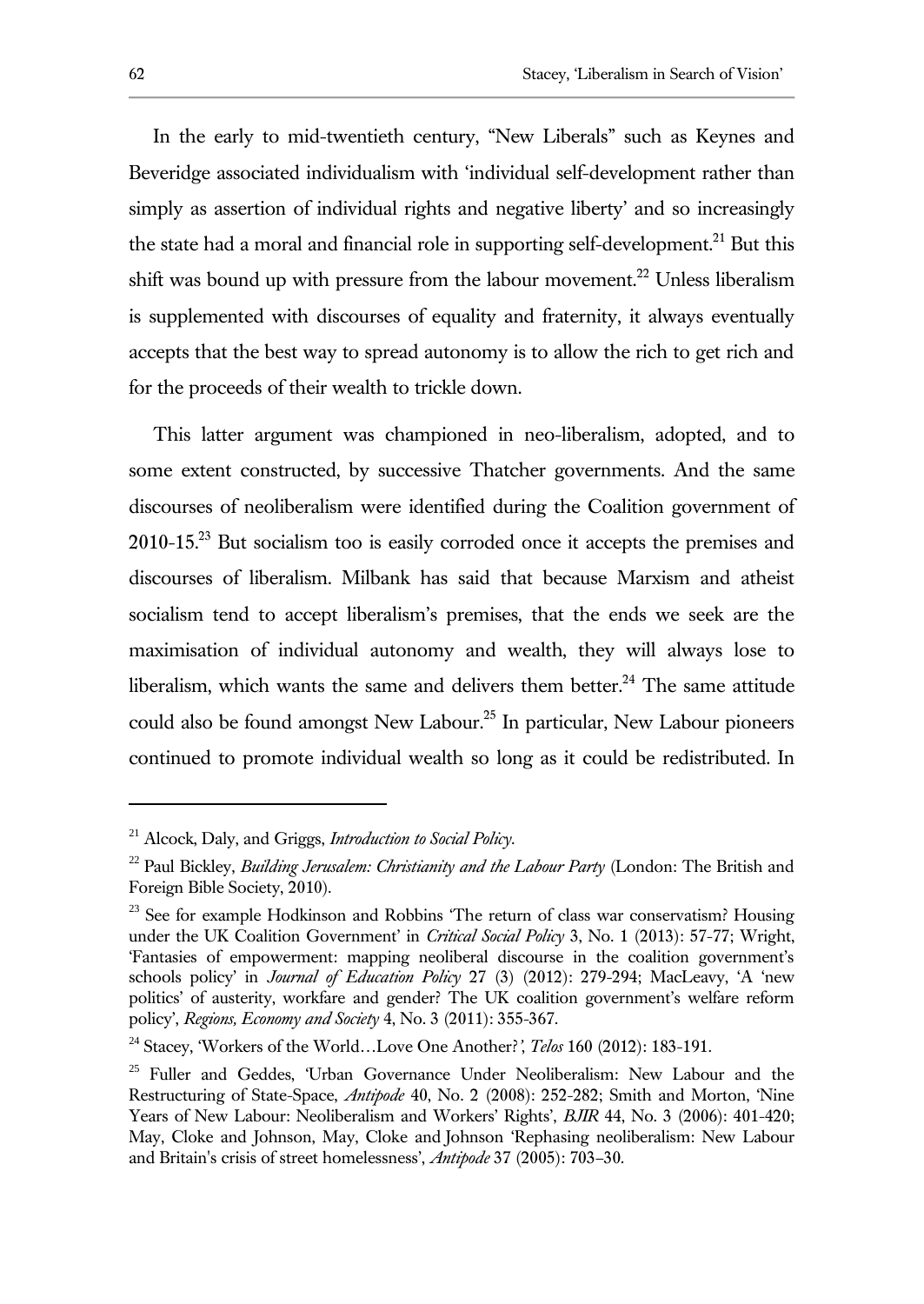the words of Peter Mandelson in 1997, New Labour was 'intensely relaxed about people getting filthy rich as long as they pay their taxes<sup>''</sup>.<sup>26</sup> What this attitude fails to recognise is on the one hand the lack of solidarity that results from this relaxation concerning individualism; $27$  and on the other, the lack of social responsibility felt on the part of wealthy individuals, and indeed all those that hear the message, when they are encouraged to see taxation as substituting for consciousness.<sup>28</sup> McLellan predicted this would be a problem in  $1996$ <sup>29</sup> He foresaw that Tony Blair's stress on community was doomed to break down into instrumental factors since in order for a community to behave as a community it needs to stress a vision beyond itself: 'Tony Blair's Fabian pamphlet on Socialism talks of social justice, equality and community—but these ideas are left floating in a way that suggests they could be blown in almost any direction'.<sup>30</sup> For McLellan, as for Milbank, this is evidence of the need for Christian theology to underpin policy.<sup>31</sup> My own research suggests that we need not accept this stark choice between reviving a Christian tradition and accepting total liberalism. Instead it is possible to develop processes of inclusively constructing teleological visions: that is, visions of how the world and relationships could be; that can never be reached but are always ahead of us; that cannot be fully defined and therefore cannot be exclusive. $32$  Such visions have often been identified with the

<sup>&</sup>lt;sup>26</sup> Mandelson quoted in Shiv Malik 'Peter Mandelson gets nervous about people getting filthy rich', *The Guardian*, January 26, 2012.

<sup>27</sup> Wilkinson and Pickett, *The Spirit Level: Why Equality is Better for Everyone* (London: Penguin, 2009).

<sup>28</sup> Frank Prochaska, *Christianity and Social Service in Modern Britain: The Disinherited Spirit* (Oxford: Oxford University Press, 2006), 149.

 $29$  Ibid.

 $30$  Ibid.

<sup>31</sup> Ibid., 45-46; John Milbank *The Future of Love: Essays in Political Theology* (Eugene, OR: Cascade, 2009), 315.

 $32$  Stacey, 'The God-shaped Hole in Post-Liberalism: Why community development matters' in Turnbull, *Post-Liberalism* (Eugene, OR: Wipf & Stock, forthcoming 2017); idem, 'The Post-Liberal Idea of the Person in Pluralist Settings' in Wood, *Renewing the Self: Contemporary Religious Perspectives* (Cambridge: Cambridge Scholars Publishing, 2017).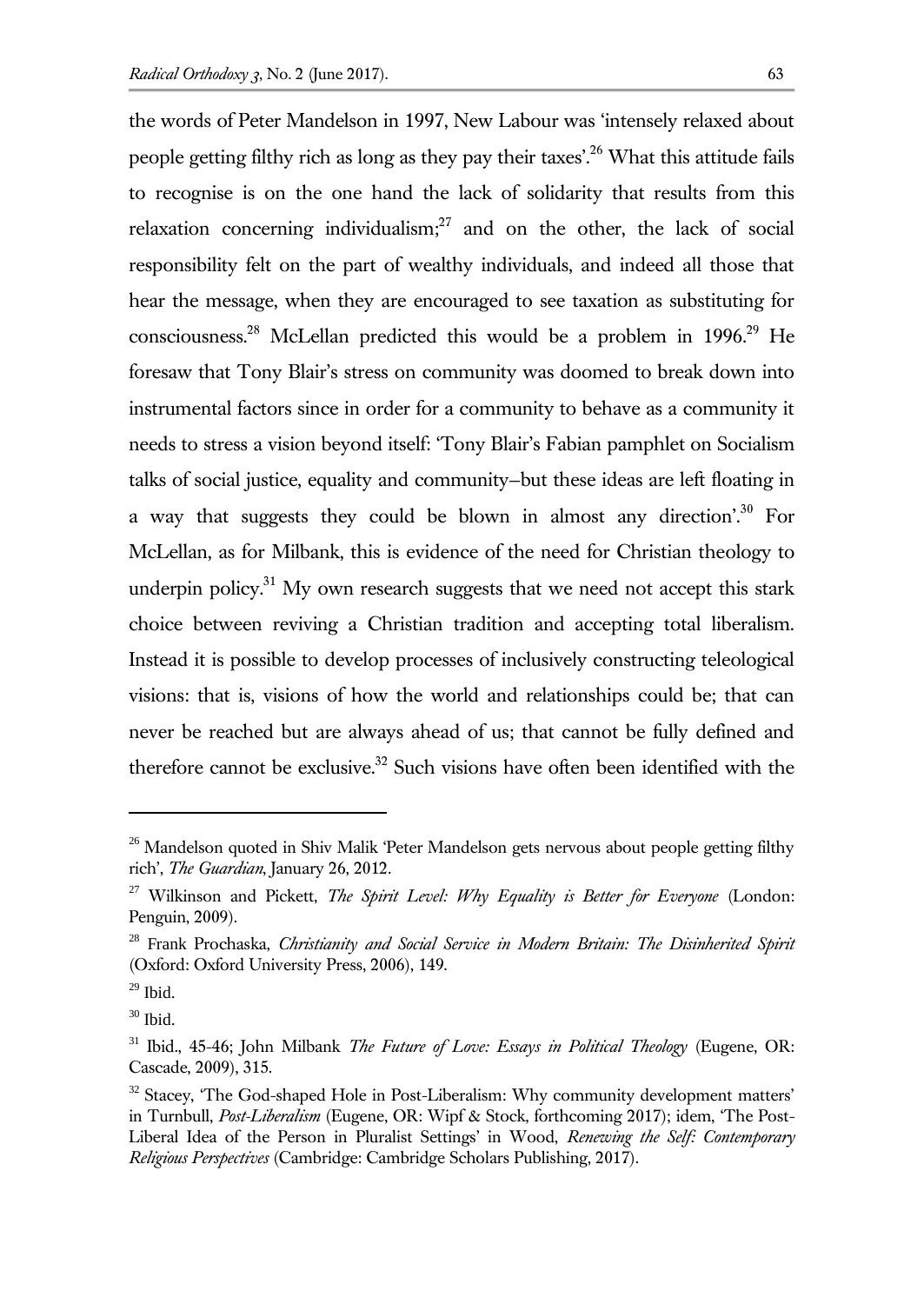Christian tradition, but similar ideas are available in numerous other cultures. Moreover, in a predominantly Christian country such visions will inevitably involve contemporary Christian ideas—just not exclusively.

The loss of such vision in liberal discourse often applies to civil society too. Here it is worth recalling the *Compass* campaign against the *Commercialisation of childhood*. <sup>33</sup> Although encouraged by *Compass'* victory in receiving commitment from retailers to be more responsible in the way that they advertise to young people, especially with reference to their use of sex and sexuality, many are worried that if anyone had asked Compass just why they were against the commercialisation of childhood, why it was wrong, they would have struggled to provide an answer. Because really, to be against the commercialisation of childhood, we need to be against the commercialisation of life *per se*. It is as if the campaign draws on the last remaining vestiges of a shared idea of the good without having articulated what that idea is. Left unexamined, it is worth questioning whether any such idea will remain.

Of course there is an answer internal to liberalism here: in the interests of autonomy one should not encourage behaviour that has serious implications as to a person's identity unless they can reasonably be thought to have the critical awareness to see those implications. But this argument itself easily dissolves once we begin to interrogate a) what counts as critical awareness b) who gets to decide what a reasonable level of critical awareness is c) how laws based on undermining critical awareness will be enforced and d) whether critical awareness is acquired with age or whether we would consider it unacceptable to use sexually provocative material to advertise products to fully grown adults with a low IQ. This last point relates to a similar problem I was pointed to by Maurice

https://www.compassonline.org.uk/wp-

<sup>33</sup> Zoe Williams, 'Commericialisation of Childhood'. Online:

content/uploads/2013/05/thecommercialisationofchildhood.pdf (accessed 27 April 27 2017).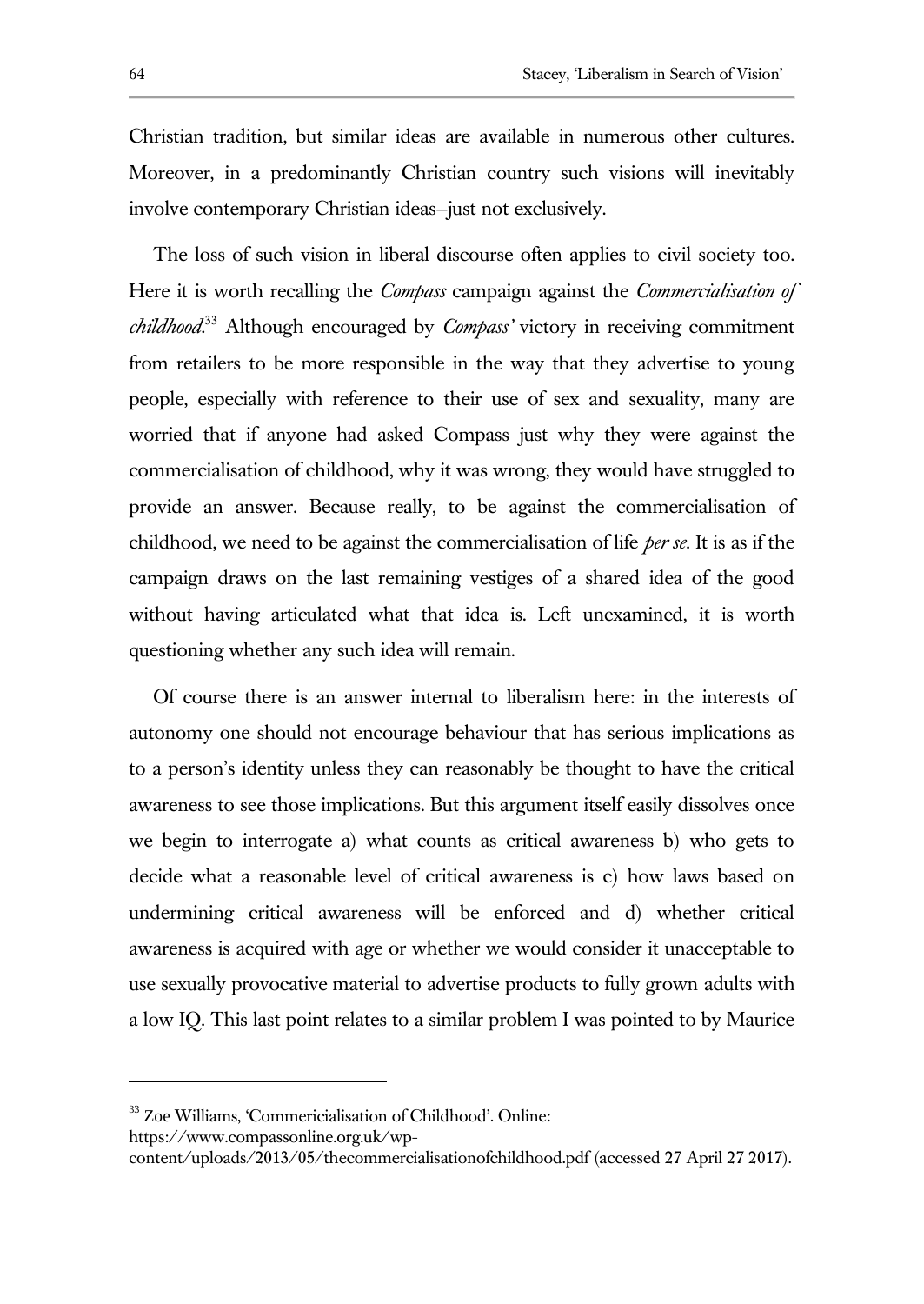Glasman; namely, Labour's inability to take a critical stance against pornography. From the liberal point of view, pornography, at least legal pornography, so long as it is produced by and with consenting adults and watched by consenting adults is not problematic enough to make into an issue. Specifically in this case what we require is a vision of the common good that does not accept the objectification of vulnerable people. More generally, we need vision.

The stress on negative freedom, freedom from political, social or economic constraints, is a laudable linchpin. But without something prior, it can equally be corrosive. Freedom must be sought with the goal of seeking a common good that affects the way we live our lives. This point has been explored in depth by Chiara Lubich in her aptly titled speech 'Liberty, Equality, Whatever happened to Fraternity?<sup>34</sup> If freedom simply means freedom from judgement of any kind, then we will lose the possibility of holding politicians, businesses, and people to account.

#### **4. Real World, Real Problems: Faults of today as faults of liberalism**

I will cover four concrete examples here with which those familiar with the UK context will be familiar: the increasing similarity between parties, the MPs expenses scandal, the banker bonus furore, and the media hacking scandal. Although many of these issues arose as early as 2008, they remain worth exploring because they are still on the surface of public discourse. I will be taking a fresh look at these issues with a mind to understanding how they could have happened in what are still seen as some of our most cherished institutions.

<sup>34</sup> Chiara Lubich, 'Liberty, Equality…what happened to Fraternity?' in *Essential Writings: Spirituality, Dialogue, Culture* (Hyde Park, NY: New City Press, 2007), 257-64.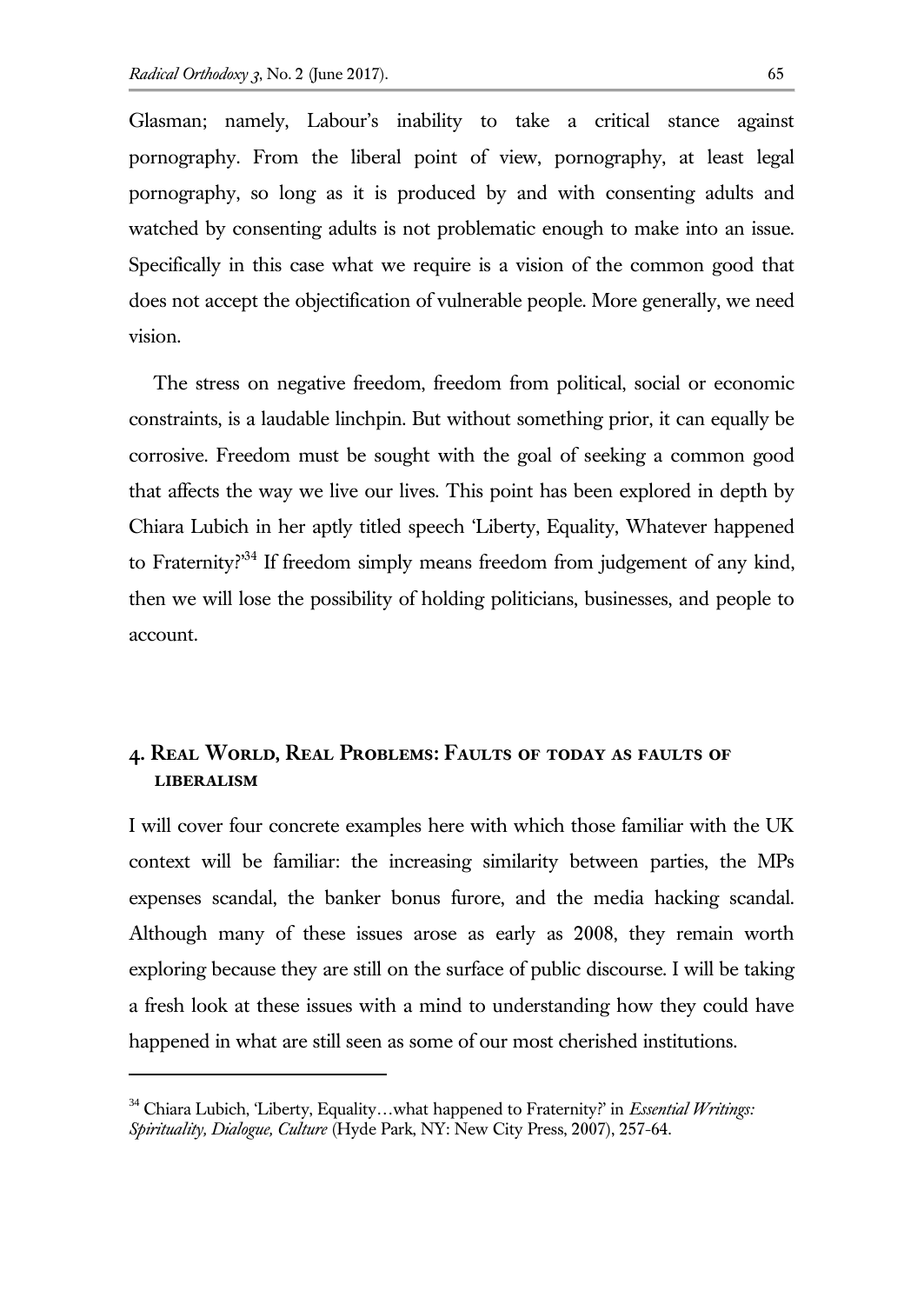The increasing similarity between parties directly betrays a lack of vision. If we look back to the mid-nineteenth century, even though each party drew from Christianity for inspiration, each party had a strong and unique vision. To some extent the alignment between parties shows a triumph of socialist principles: health, education. But there is a similar convergence around free market principles. Even the majority of the Labour Party now largely sees free market principles as integral to not only wealth creation but also public service delivery. The convergence around free market principles is most concerning because as much as being the result of intellectual or moral agreement, it is increasingly the result of weakness. As suggested in the discussion of Smith above, and as I discuss in far more detail elsewhere, without vision it is difficult to stand up to instrumental arguments.<sup>35</sup>

The MPs expenses scandal shed light on a corrosive disconnect between lifestyle and policy. But in order to understand this disconnect, we cannot naively regard the scandal as betraying an inflated sense of entitlement amongst politicians who are only out for themselves. Most people who get into politics do so because they believe in something, because they see an injustice, a problem that needs fixing or have a vision of something better. MPs, especially those representing constituencies outside of London, work hard and spend a lot of time away from their family and friends. When parliament is sitting it is thought that the average MP works 71 hours a week—or one and a half full-time jobs according to the EU Working Time Directive.<sup>36</sup>

But perhaps what the expenses scandal does betray is a loss of the importance of leading an exemplary lifestyle if one is to put forward policies that inspire public engagement. Nietzsche famously said that the early Christians managed

<sup>35</sup> Stacey, 'The God-shaped Hole in Post-Liberalism'; idem, 'A Post-Liberal Idea of the Person: Religious and Cultural Strategies for Persons as People'.

<sup>36</sup> Matt Korris, *A Year in the Life: From a Member of Public to Member of Parliament* (London: Hansard Society, 2005).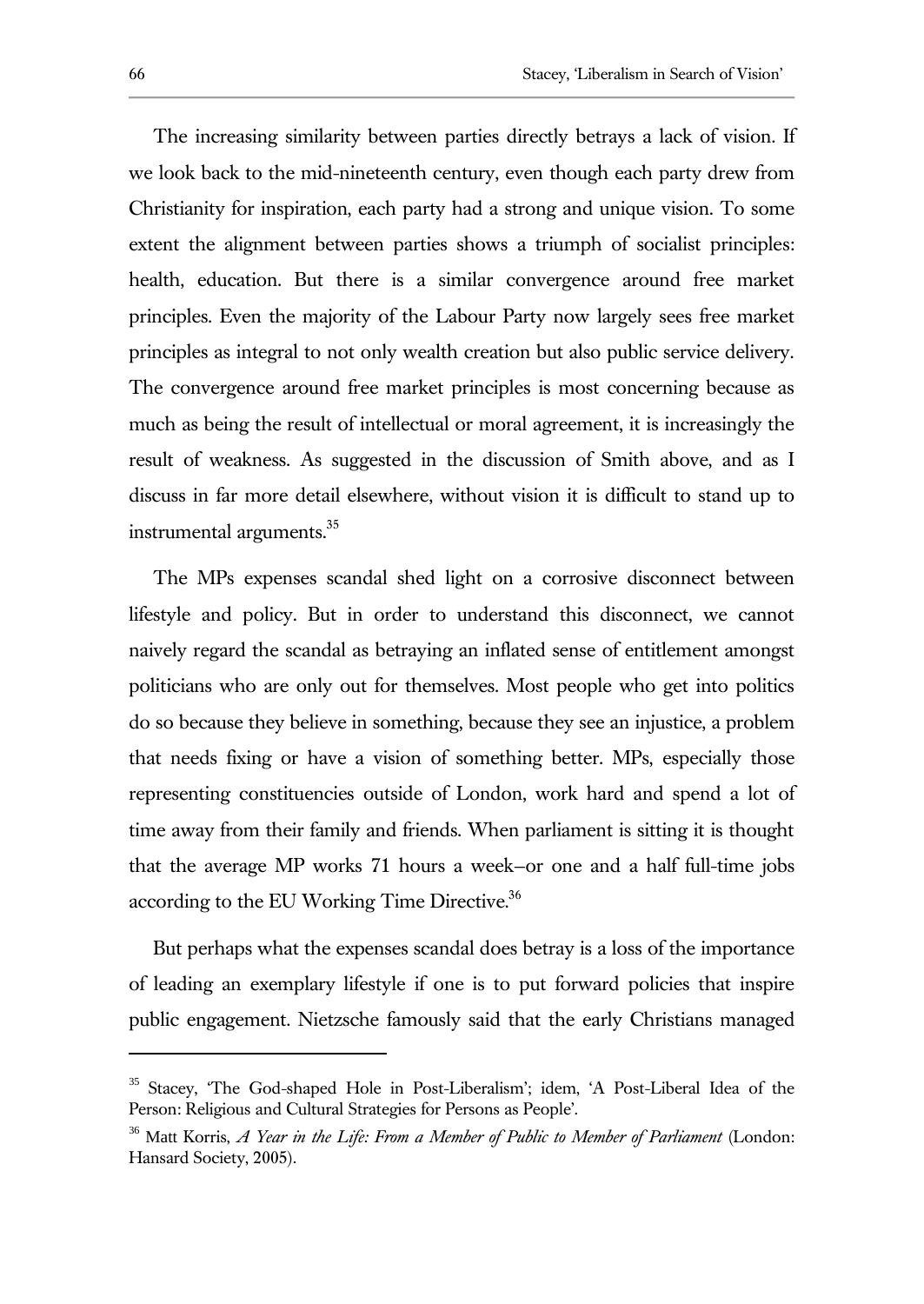to inspire so many converts because of their ascetic lifestyle. Seeing Christians living in poverty and abstaining from excesses of drink and promiscuity led people to surmise "all that suffering cannot be for nothing." A similar suffering has to be undertaken for most great visions today. The artist, the civil society activist and (personal experience tells me!) the academic alike must undergo financial difficulty in order to work for what they believe in. Scott Atran has undertaken research to show that the same principle draws religious believers into great acts of personal sacrifice: the struggle is a sign of the virtue of the cause.<sup>37</sup> And Graeber demonstrates the same in politics.<sup>38</sup> Today we often hear arguments that if we want the best people to work in politics, we must pay them wages to compete with the private sector. Personally I do not see this. Suffering reminds us that we are doing something meaningful.

As the civil service *Standard of Conduct* suggests, as important as the selfunderstanding behind politicians' actions is the public perception of those actions. This idea is rooted in the notion that democracy functions on the basis of trust; that politicians and political institutions require at the very least fair, honest and legal behaviour in order to maintain their legitimacy. A recent report by a consortium of academics known collectively as PIDOP demonstrated that one of the key factors in disengagement with conventional politics, namely party membership, voting, and paying taxes, is a lack of trust in politicians or political institutions.<sup>39</sup> And, to reiterate, the Guardian/LSE Reading the Riots research saw rioters citing lack of trust in politicians and political institutions as an excuse for rioting.<sup>40</sup> It is worth exploring further whether the attention the expenses

<sup>&</sup>lt;sup>37</sup> Scott Atran, *Talking to the Enemy* (London: Penguin, 2011).

<sup>38</sup> David Graeber, *Direct Action: An Ethnography* (Edinburgh: AK Press, 2009), 11.

<sup>39</sup> PIDOP, 'European Policy Brief'. Online:

http://www.fahs.surrey.ac.uk/pidop/documents/Briefings/PIDOP%20Policy%20Briefing%20 Paper%20No.%207.pdf (accessed 1 November 2012).

<sup>&</sup>lt;sup>40</sup> Guardian/LSE 'Reading the Riots: Investigating England's Summer of Disorder'. Online: http://www.guardian.co.uk/uk/interactive/2011/dec/14/reading-the-riots-investigatingengland-s-summer-of-disorder-full-report (accessed 1 November 2012).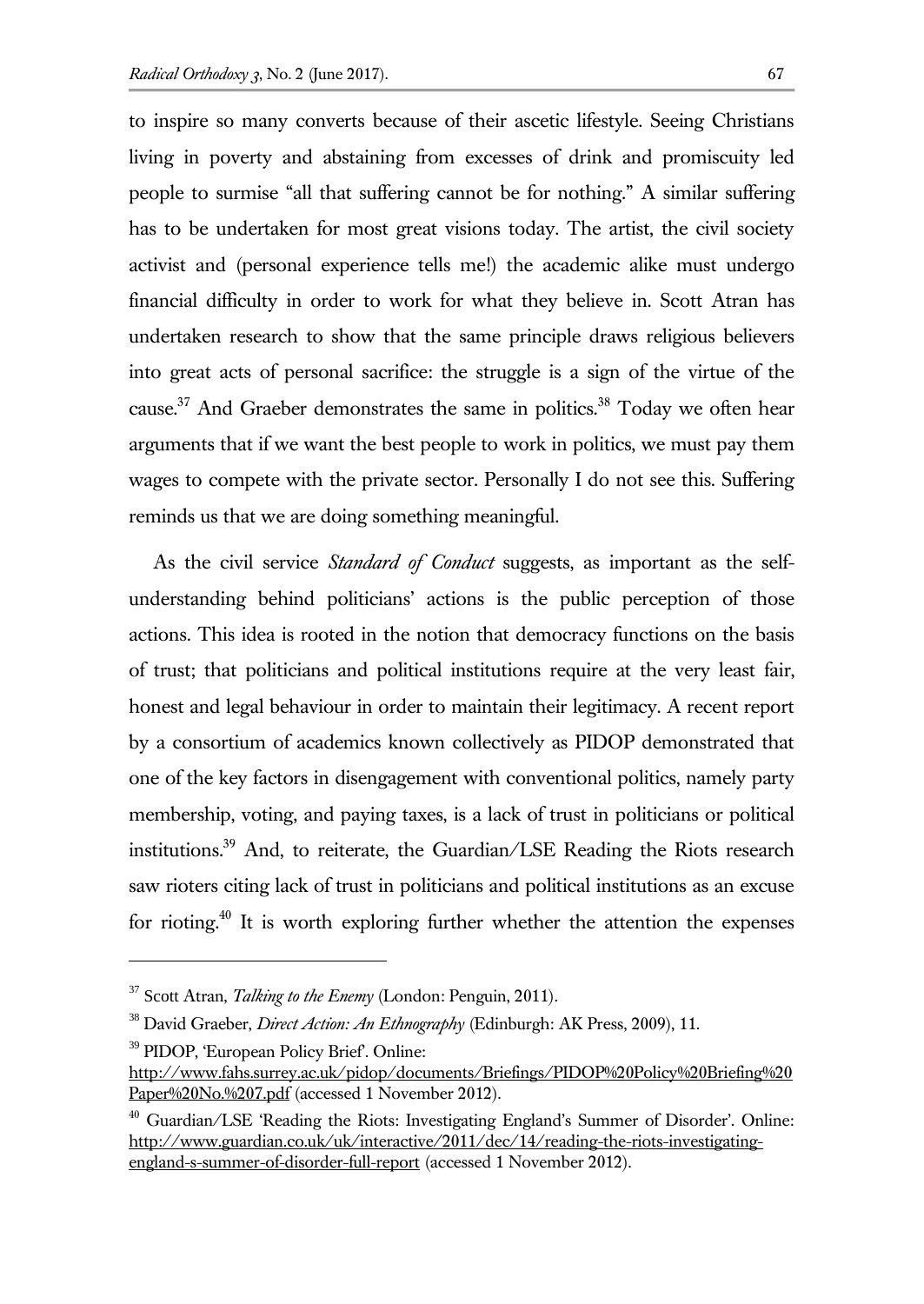scandal received and the emotional impact it had were down to its bringing to the surface a number of deeper underlying concerns regarding the disconnect between policy and lifestyle.

The first concern might be privilege. The stereotype of politicians is one of old white men, more specifically old white middle class men. Despite good efforts amongst the Labour party in particular, the stereotype is largely accurate. Moreover, as a Labour MP put it to me recently, Labour, historically the party of the working man and woman, "is slowly catching up with the Tories and Liberal Democrats as a party of the professional middle class". This trend is linked to the much maligned professionalization of politics whereby young people fresh out of a top university begin as researchers for MPs, then become advisors and eventually are selected by the party to become politicians in their own right. It is becoming increasingly rare for people to rise up in an entirely separate industry before entering party politics. People lose a sense of what it is like to be anything but a politician. On top of this there is a Catch 22 situation whereby people need experience before they can work as a researcher. What this usually entails is an unpaid internship, which itself tends to be a luxury of middle class children.

All of this creates a view amongst lower earners that politics is the way the middle class serves the middle class. This attitude goes back at least to Plato's *Republic* when Thrasymachus quipped to Socrates 'justice is the interest of the stronger'.<sup>41</sup> This suggestion is so offensive to politicians not only because they wish to serve everybody equally but more importantly because they think politics is more than merely looking out for interests. Instead, politics is about carving out a meaningful vision of the future—but is it any longer?

The third talking point is the furore surrounding banker bonuses and the unwillingness of banks to lend to small businesses. The surface concern is that

<sup>41</sup> Plato, *Republic* (London: Penguin, 2007), 26.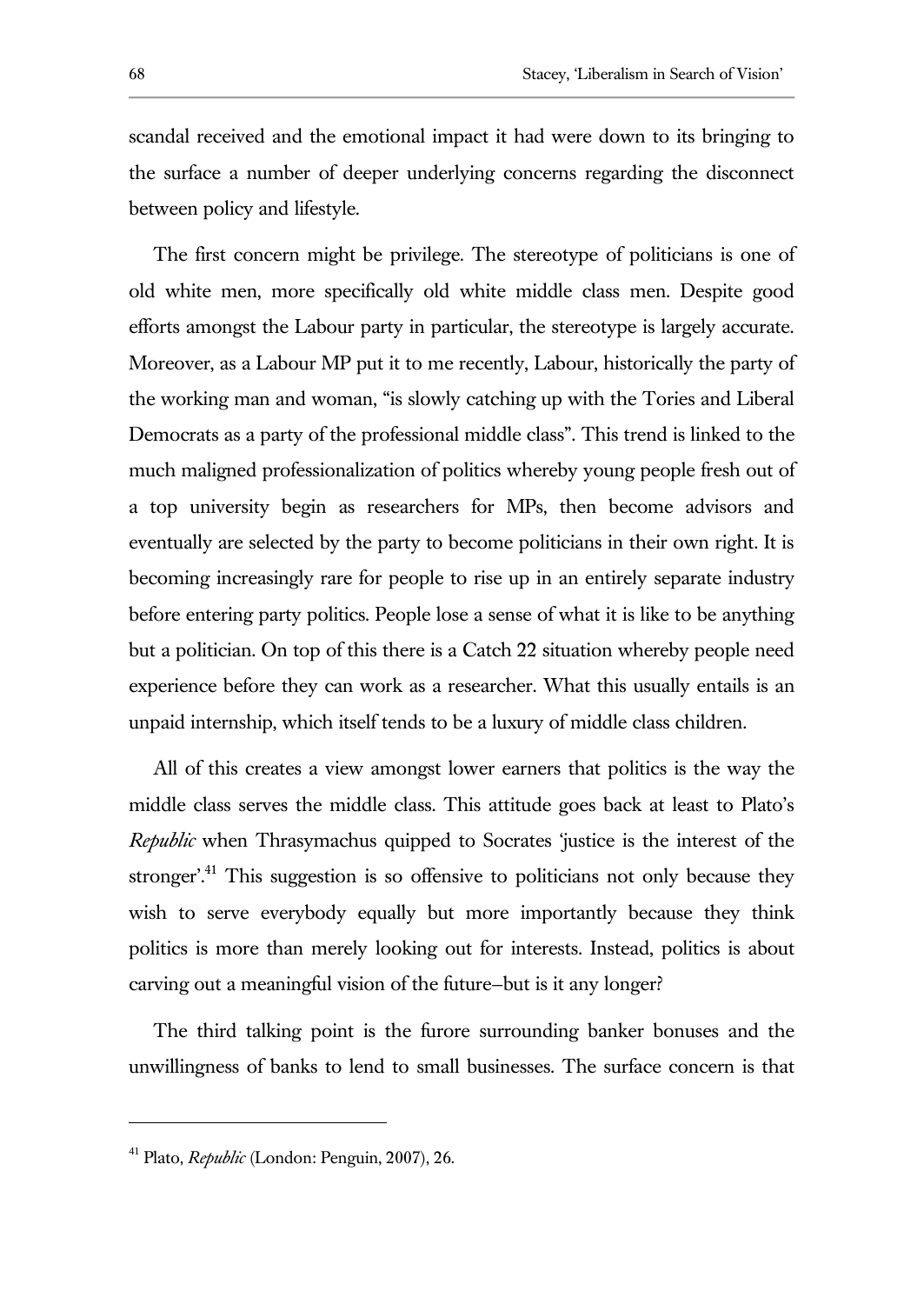the banks and bankers brought about our current economic woes and so banks and bankers should pay. But the deeper question to ask is why we have allowed banks to operate in the way, why we have substituted banking for manufacturing as opposed to complementing one with the other, and why the government fears putting on pressure to cut bonuses and force banks to lend to small businesses. We need the business of banking to be considered as moral at every step. Max Wind-Cowie, researcher at *Demos*, cites the US Community Reinvestment Act (CRA) to suggest that this kind of moralisation of banking would not be all that difficult.<sup>42</sup> The CRA 'imposes a statutory obligation, on retail banks, to provide credit services that meet the needs of low and moderateincome communities'.<sup>43</sup> By sharing social responsibility with the private sector in this way, we can restore a connection between wealth creation and moral action.

In their book *Crisis and Recovery: Ethics, Economics and Justice*, Larry Elliot and Rowan Williams suggest that the present economic crisis provides a tipping point for rethinking what is important, prioritising moral vision over economic success.<sup>44</sup> It is with this idea in mind that Ed Miliband's call for a more "responsible capitalism" should have been and was heeded. A good step in this direction was the move on the part of Vince Cable during the 2010-15 Coalition Government to make executive pay increases subject to shareholder scrutiny and sanction. We should consider how this idea will play out in majority state owned companies.

Finally, the combination of the media hacking scandal and the Murdoch BSkyB takeover bid, which evolved into a public debate about the appropriateness of relations between politicians and the press as much as anything reminded people of the important role the media plays in holding

<sup>42</sup> Wind-Cowie, *Recapitalising the Poor* (London, Demos, 2009), 43.

 $43$  Ibid.

<sup>44</sup> Larry Elliot and Rowan Williams, *Crisis and Recovery: Ethics, Economics, and Justice* (London: Palgrave Macmillan, 2010).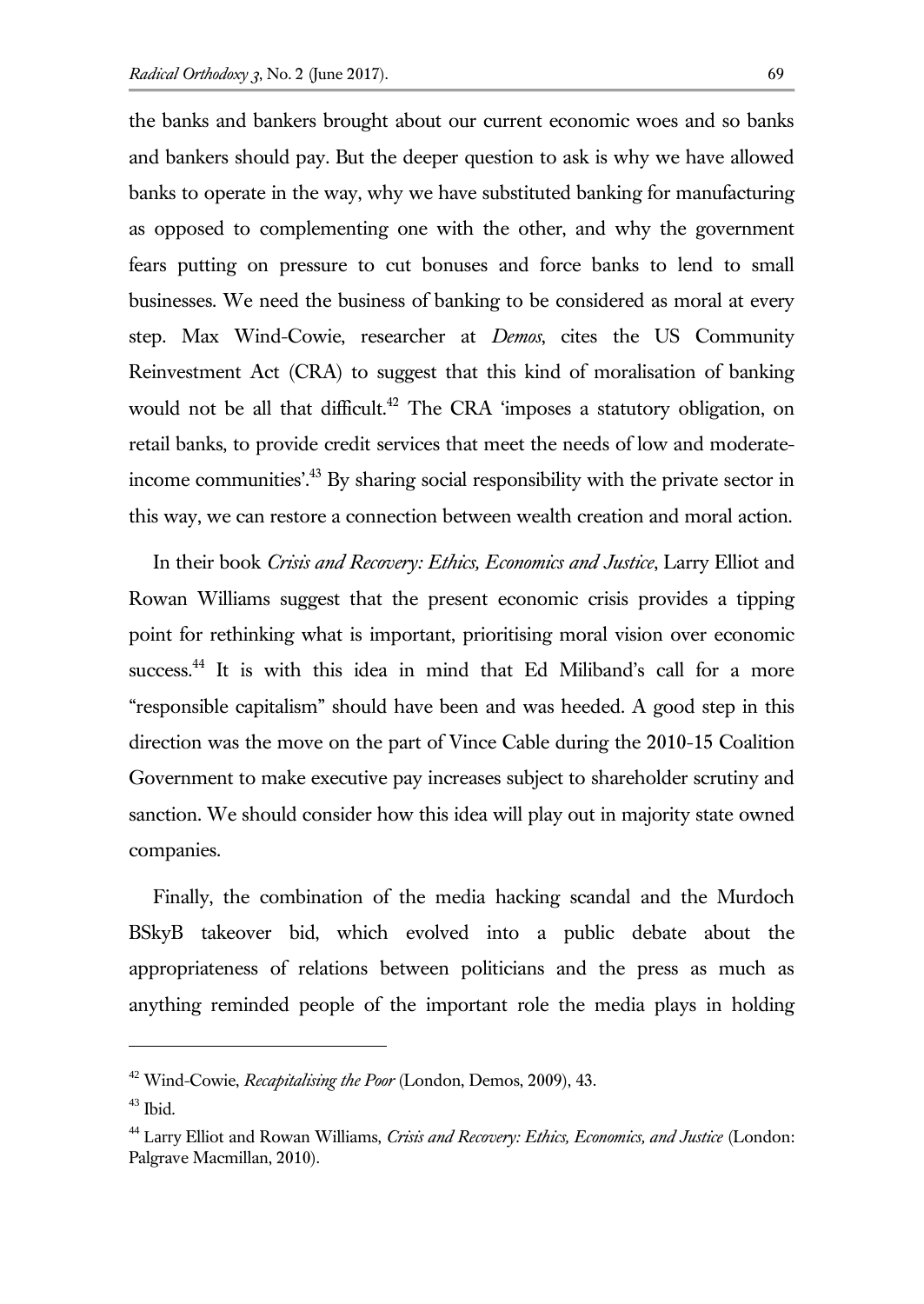politicians to account on the basis of lifestyle. Although the culture is changing on the continent, the UK has led the way in terms of holding politicians to account for their moral decisions. In this sense the UK still has a strong anti-Nietzschean stance. Although some politicians might prefer it were otherwise, we expect a strong connection between public policy and the private morality of our politicians.

## **5. Towards a Vision: The recent work and campaigns of the Christians on the Left as a case study**

For six months in 2012 I acted as a participant observer at Christians on the Left (CotL), then called the Christian Socialist Movement. In the following I will explain how the vision of CotL has helped them to restore the connection between lifestyle and policy. I begin by explaining my methodology. I then explore the history of CotL. I then discuss its effort to restore a connection between lifestyle and policy with reference to three key areas: politics, economy and media. Before I get underway, I want to give a brief intellectual history so that the reader has an understanding of what it means to be a Christian Socialist Movement. I will also have to explain my methodological approach.

The research involved in this paper was undertaken in a six-month period in 2012 while working as participant observer at Christians on the Left. The data provided is taken from a larger study which explored how to develop solidarity in the context of social and economic liberalism on the one hand, and religious plurality on the other. The study involved four groups exploring sources of solidarity in the religiously plural context of London. Data was collected using a combination of interviews, focus groups and ethnographic field notes. Unless otherwise stated, all unattributed quotations are from anonymised conversations with politicians and practitioners met in the field.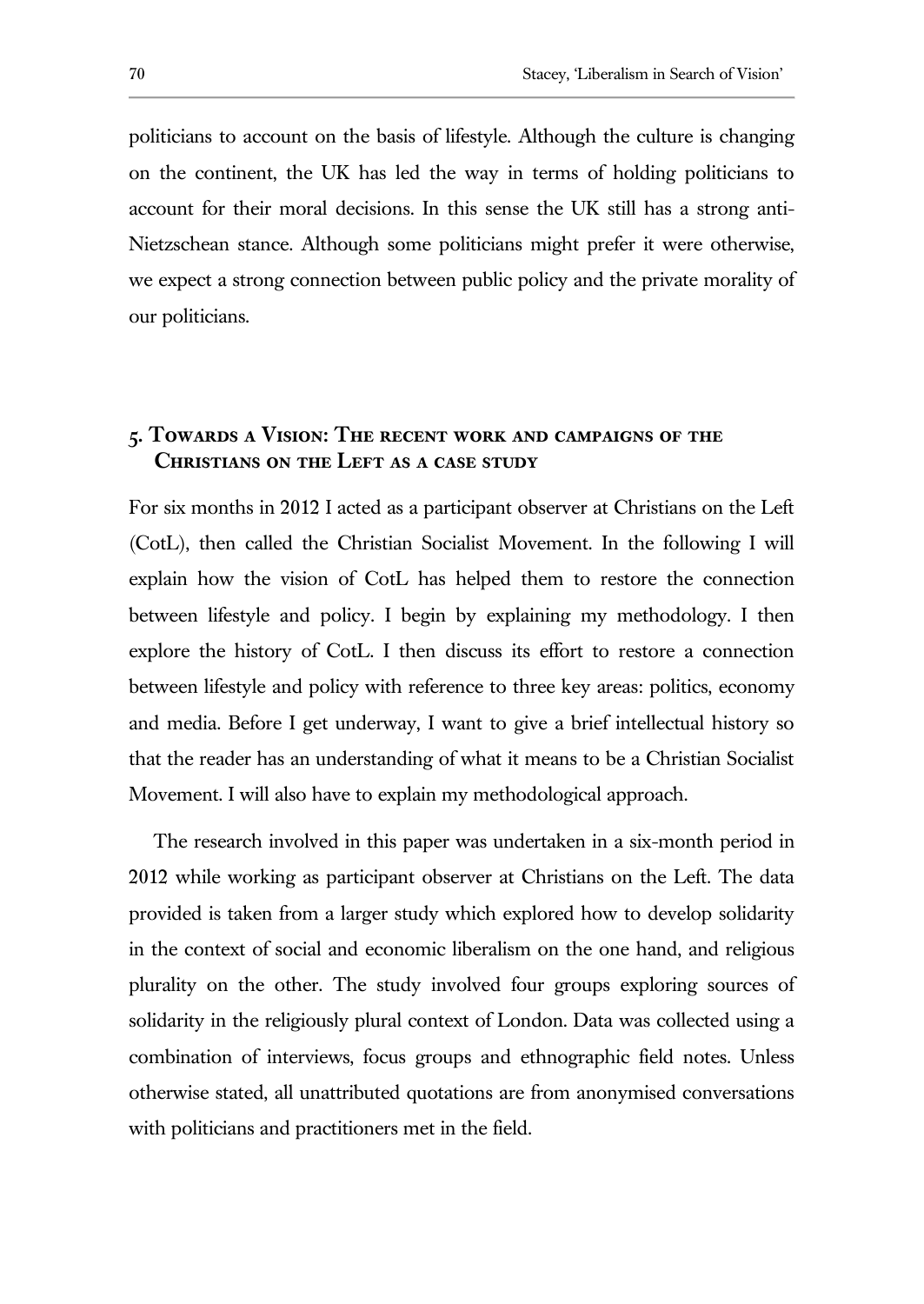The key question then, during my time at CotL, was how did they develop solidarity in this dual context of social and economic liberalism and religious plurality. Their key strategy, I observed, was to restore a connection between lifestyle and policy: reigniting public faith in politics, and politicians' faith in the public. I made regular visits to their offices in Labour HQ, where I undertook most of my writing. I observed them at work, involved myself in their teaching fellow Christians the importance of political engagement, and played a part in their campaigns in order to get a feel of why and how they do what they do.

My methodological approach to empirical research has always been an intellectual and emotional struggle. As the reader will understand from the first section of this paper, the conceptual background I am critiquing is a shift from a politics concerned with what is good to a value-neutral politics concerned with what is efficient. But since I am tired of this point being merely theoretically stated, the intention of my research generally and for this piece in particular is to empirically explore the point in order to draw conclusions relevant for policy. But value neutrality plays an important part in empirical research. So the risk I face in moving from the abstract to the practical is no less than undermining the very reason for my having undertaken my research in the first place.

The process I developed to deal with this discrepancy I call ethno-theology. Ethno-theology involves being open about the normative positions that inspire the researcher before they enter the field. But it also involves critical-realism and hermeneutics. It is critically-realist because it assumes that conceptual background key to the research, namely the decline of teleology amidst the rise of liberalism, may be influencing the actions of participants without their ever using the words. It is hermeneutic because it accepts that this conceptual background is a preliminary theoretical device only, allowing that other ideas may better explain participants' reasons for action, and that better, more inspiring normative positions may arise in one's time with the organisation. I am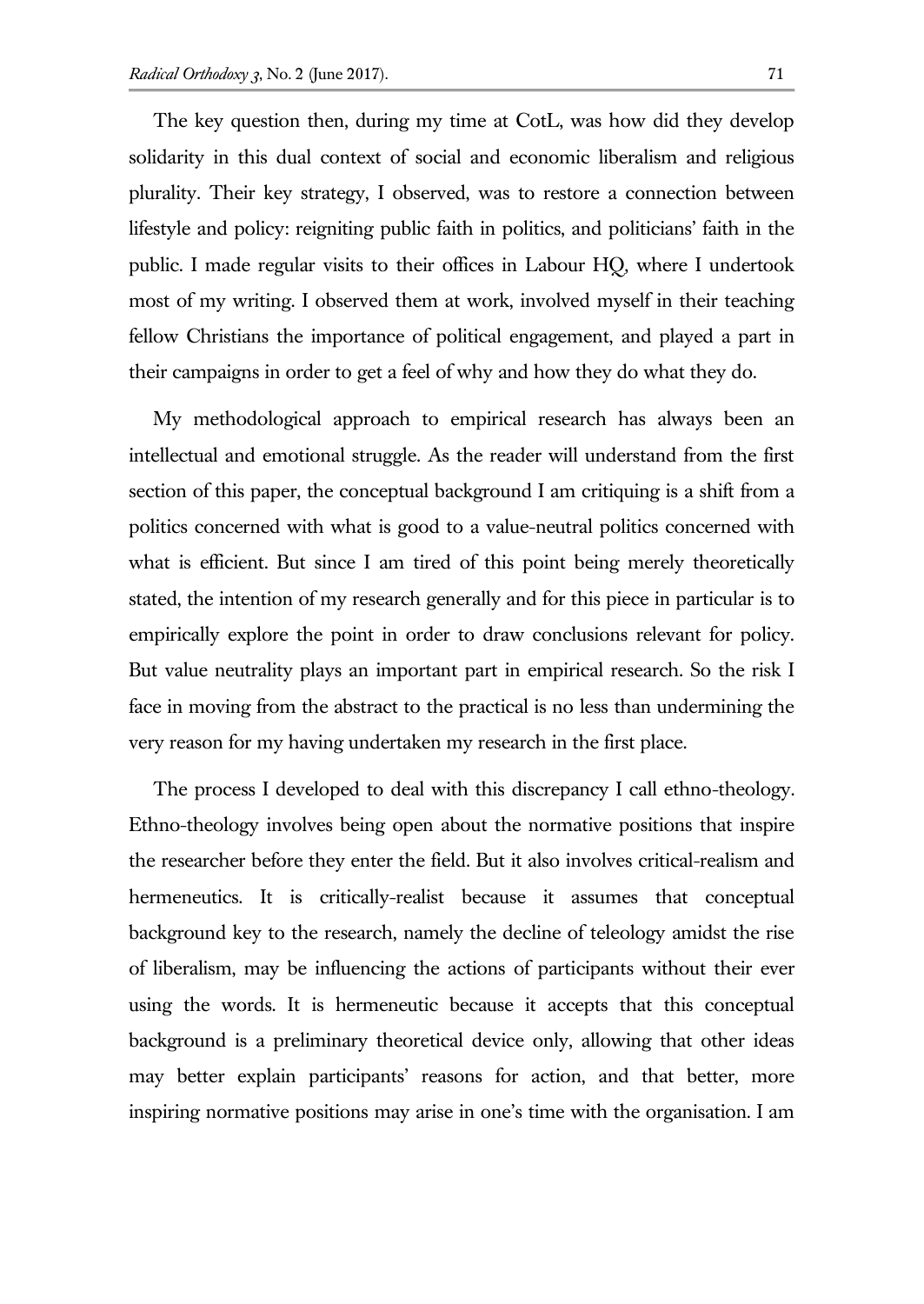extremely thankful for participants' putting their trust in me as a participant in their work so as I could learn how they operate.

In my time working at CotL, it was called the Christian Socialist Movement. This name, while potentially exclusionary, was a far better indicator of the tradition from which the organisation arose. Arguably the ideas underpinning Christian Socialism are as old as Christianity itself.<sup>45</sup> Stephen Beer, Political Communications Officer at the Christian Socialist Movement, points to how the Old Testament offers a radical agenda for redistributing wealth: 'In Deuteronomy 15 we find that every seven years the Israelites were required to cancel debts to each other. Every 50 years, the land was reallocated to its original owners' (Beer 2009). And yet Robert Leach has quite correctly suggested that

> …an obvious problem for those who would claim some mutual dependence between Christianity and socialism is that so many other Christians have derived quite different social, economic and political implications from the same source. 46

This point is ostensibly supported by the dual influence of John Milbank, arguably the greatest living intellectual influence on Christian Socialism, on Maurice Glasman's Blue Labour and Phillip Blond's Red Tory. Yet to think this divergent appeal betrays a lack of substance is to miss the commonalty between Glasman and Blond and by extension what it means to be a Christian Socialist.

The best way to understand what it means to be a Christian Socialist is to focus on what the former take "socialism" to mean. For Christian Socialists, rather than intending state-sponsored community development, state ownership of industry, state regulation on business or the radical redistribution of resources,

<sup>45</sup> Kenneth Leach, *Christian Socialism* (Aberdeen: Political Studies Association, 2002), 4.

 $46$  Ibid., 5.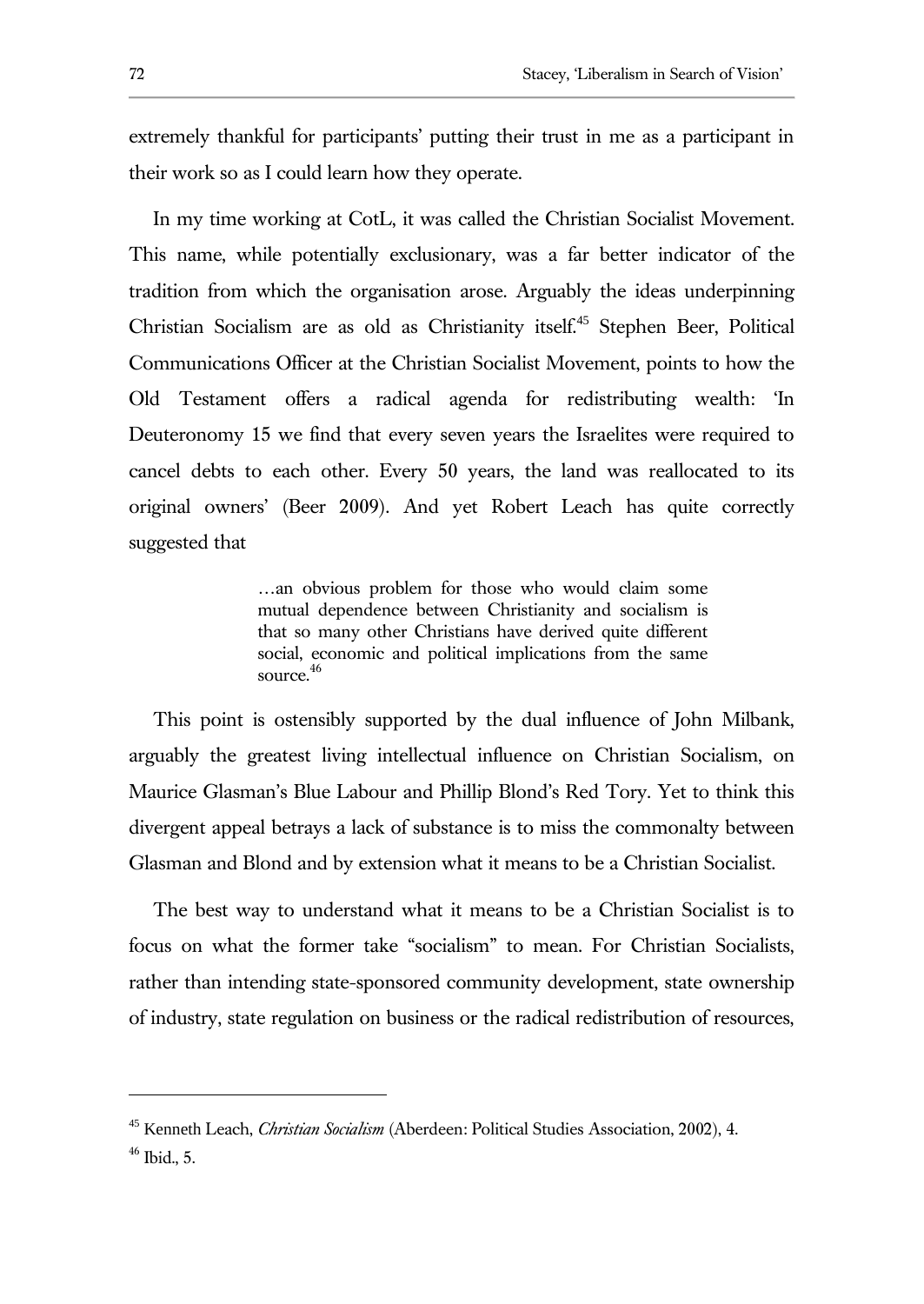$\overline{a}$ 

"socialism" refers to a political philosophy based on stressing social goals such as human dignity, friendship, reciprocity and empowerment.

Its roots are in the early  $19<sup>th</sup>$  century Anglican distaste with political economy, or, more simply, with competition. Hence Edward Norman tells us that Frederick Denison Maurice would lament that competition was

> "a disease"; a "monstrous and anarchical condition"; "a struggle to get for oneself and to prevent anyone else from getting"…he could not tolerate, he said, "the blasphemous thought that this destructive principle was divine law". $47$

Because capitalism is seen as undermining social goals, Christian Socialism often seems to adopt traditionally socialist agendas. But protecting against capitalism can also mean fighting seemingly conservative agendas such as the promotion of trade guilds, cooperatives, and mutuals, promoting local trade at the expense of the free market and possibly. Moreover, one strand that might tentatively be called Christian Socialist is the Red Toryism of Phillip Blond whereby ostensibly right wing agendas such as rolling back the state are supported. Only in this case the state is not rolled back to promote competition; rather the state is rolled back with the aim of promoting local, community support.

That it takes on agendas of both left and right does not make Christian Socialism all things for all people. It is not a populist movement. Indeed, while both parties seem to shift to the centre, succumbing to economic liberalism on the one hand and social liberalism on the other, Christian Socialism carves out a specifically unpopulist (though one hopes time will prove not unpopular!) centre, being neither economically nor socially liberal.

Finally, it is important to stress what it means to be a movement. In the words of the current Director of the CSM, Andy Flannagan

<sup>47</sup> Edward R. Norman, *The Victorian Christian Socialists* (Cambridge: Cambridge University Press, 1987), 16.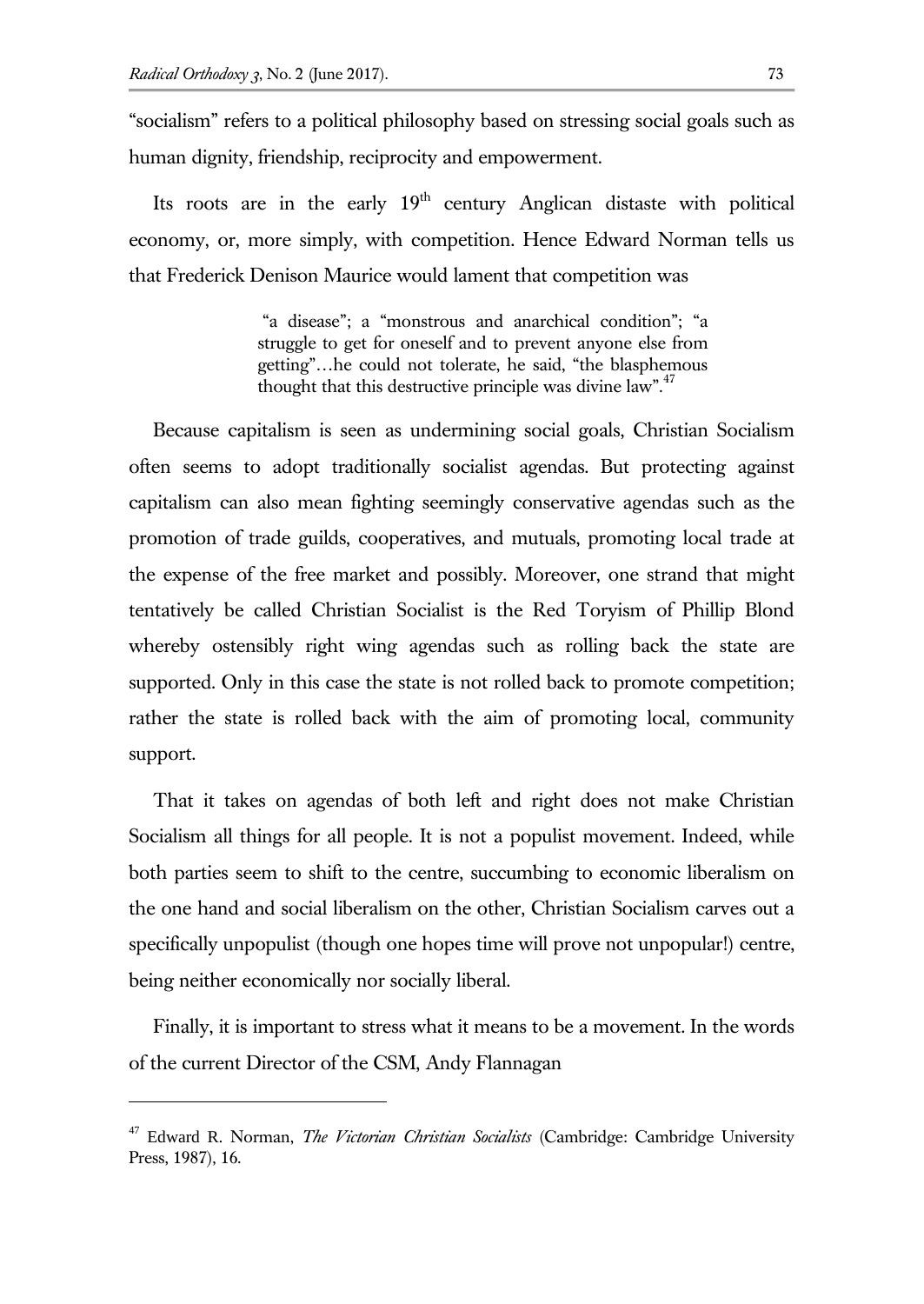I have become more and more convinced that transformation in countries only happens through movements, and that movements only happen when folks with a passion for certain policies flesh them out in their lifestyle. Our nation has seen too much of those who espouse certain policies but whose lifestyles look no different to anyone else. There are also plenty of us who studiously model a different way of living, that springs from a different set of values, yet step back from arguing to see those values fleshed out in public policy. Both are required, and to be a movement, you need both.<sup>48</sup>

So stressing that the CSM is a movement reminds us that politics is about getting together with people, creating a common good that influences the way people should live their lives, changing your own lifestyle first and creating policies that give people the power to change theirs.

Christian Socialism is unashamedly a politics concerned with lifestyle. Especially under the leadership of Andy Flannagan, CotL stresses ethical practice at every step. *Labour Neighbours* is a programme that began in February 2010 proposing to 'model a new gateway for activism connected to the Labour movement, involving community service, social action, and local community organising'.<sup>49</sup> The idea is to use the influence of the Labour Party as well as local Labour resources and people to galvanise local action. Labour would return to its roots in community organizing—acting as a go-between for the groups that already exist—and community development—providing an opportunity for people with no organisational affiliation to get involved in their community. On the one hand, the idea is that to be a member of the Labour Party must mean more than devising policy—it must mean being involved in one's community; and on the

 $48$  Flannagan, 'Put your money where your mouth is'. Online:

http://www.thecsm.org.uk/Articles/160987/Christian\_Socialist\_Movement/Articles/The\_C ommon\_Good/Issue\_200\_Feeling/Can\_we\_apply.aspx (accessed 24 July 2012).

<sup>49</sup> Ian Geary, 'Labour Neighbours – The Plan'. Online:

http://www.thecsm.org.uk/Articles/160987/Christian\_Socialist\_Movement/Articles/The\_C ommon\_Good/Issue\_200\_Feeling/Can\_we\_apply.aspx (accessed 24 July 2012).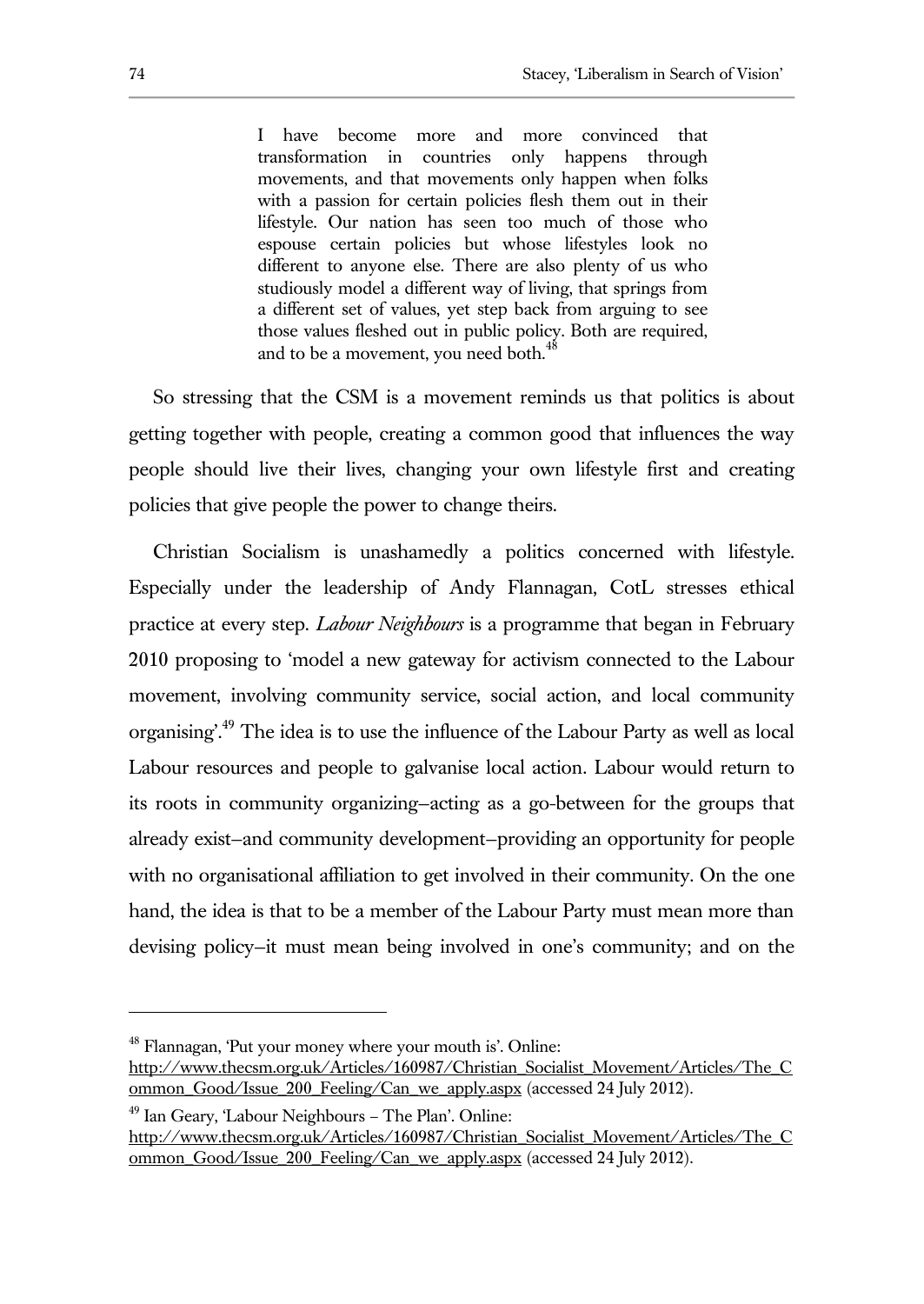other, to really change one's community, it is important to link up with organisations that have real power.

The work of linking community activists to party politics is not an easy task. This is particularly problematic amongst faith-based activists. When political theorists and policy makers speak of the rights of people of faith to be involved in the public sphere, they often do so as though the "people of faith" were an army banging at the doors of parliament, demanding to be involved. In fact, the experience of CotL suggests the opposite is the case. CotL involves itself in convincing people of faith that it is not a betrayal of their faith to get involved in politics. Certainly a number of Christians worry that to 'render unto Caesar' means to stay out of politics (Matthew 22:21). Similarly some Muslims I have spoken with in research outside of CotL suggest that involving oneself in man's law may be seen as denying God's law.

The key way that CotL convince people of faith to get involved in politics is to go into seminaries and schools and teach. They use a combination of Biblical argument and appeals to the power of Christian morals to alter action. The most convincing argument in this regard comes from Rob Carr, in 2012 CotL's Office and Communications Manager, who at a talk delivered to the Salvation Army, described the work of CotL as putting 'steel in the spines of politicians' by 'whispering in their ear', giving them the moral confidence to stand up for social issues. The phrase 'putting steel in the spines of politicians' recalls the tradition of offering advice to rulers mentioned in the first section of this article – providing people with a vision beyond instrumentality. CotL reminds its MPs of a vision from which they can derive real-world principles. It does so through writing pamphlets, holding meetings and conferences and forming friendships with MPs.

The CotL approach to economy helps to distinguish them from the "third way" approach associated with New Labour whereby free markets are allowed to flourish so as to increase standard tax revenue for social spending, and from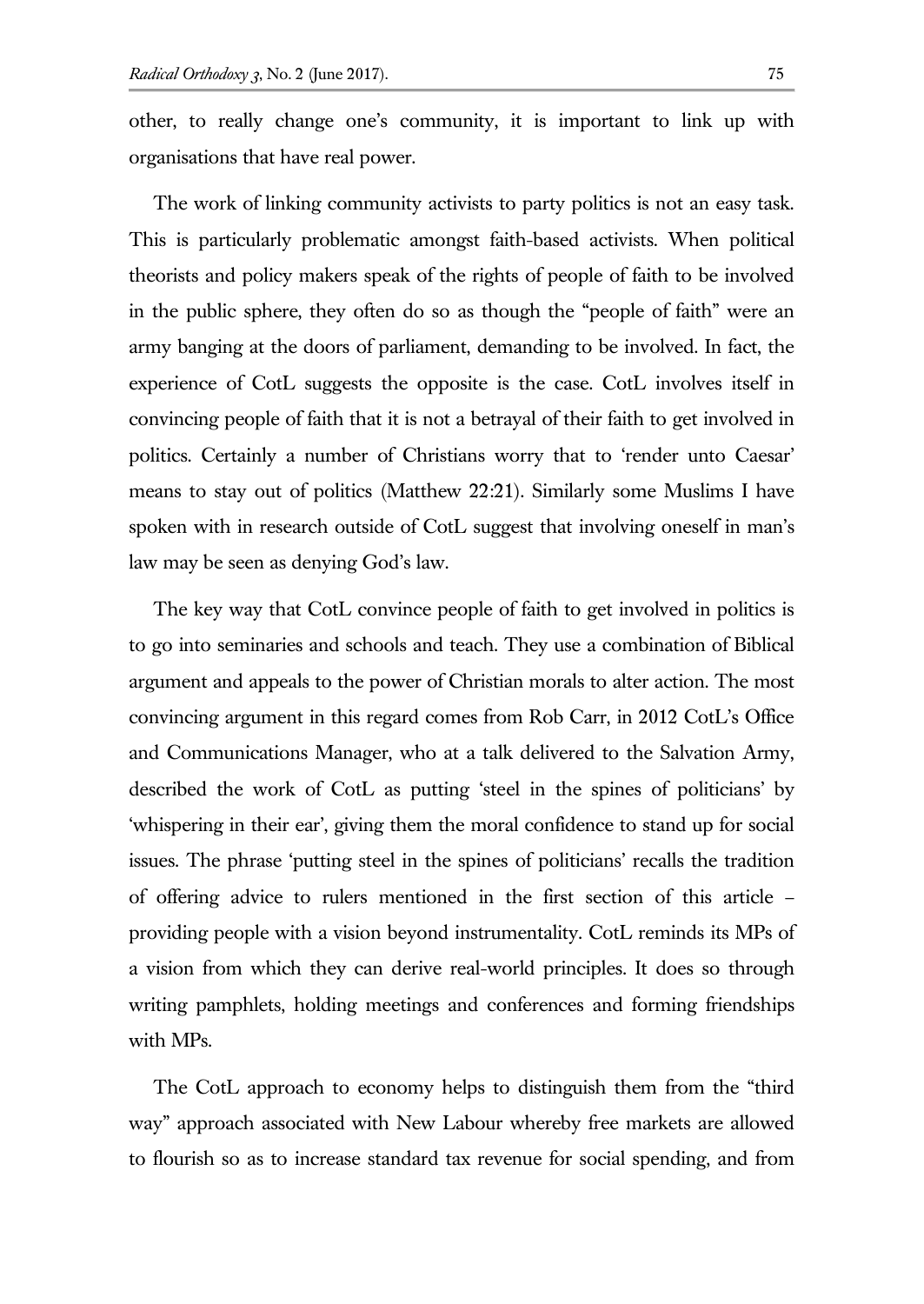Fabian Orthodoxy whereby it is enough for socialism to be implemented from above via policy. The CotL idea is to be about both policy and personal action. There are a number of policy initiatives such as the campaign for a financial transaction tax, based on the US *Robin Hood Tax* and aimed at charging banks for financial transactions so as to invest the money on social spending; the campaign to separate retail and investment banks so that people's private savings are free from major risk; and the campaign to increase regulation on banking. Yet alongside these there are also personal action initiatives like *Put Your Money Where Your Mouth Is*, which aims to make ordinary people move their money, to switch their bank accounts, to banks that invest in only ethical companies. The point here is to become an ethical consumer, forcing banks to alter their behaviour by voting with one's feet. Government action and individual action must go hand in hand.

Because it is as much about lifestyle as it is about policy, the CSM has a strong focus on raising the profile of its campaigns in the media. It uses and reinforces the media as a tool for holding politicians to account and also as a moral force showing a way to do politics outside of Westminster. This strategy reminds us that the place of the public is not simply to pressure politicians to pass laws that will in their turn change our life choices; it is also, perhaps more fundamentally, about changing the world by gathering together with people to change our own and others' life choices. The media then is not simply a place to hold people to account but to inspire them to act differently. This CSM approach also seems like a far healthier relationship for politicians to have with the media. Rather than hiding from the media, politicians should feel comfortable to talk about lifestyle choices in the media. They do not only represent constituents through expressing the latter's wishes in policy formation but by leading exemplary lifestyles. And leading an exemplary lifestyle itself need not simply mean following tradition; it might mean carving out a new way of living honourably.